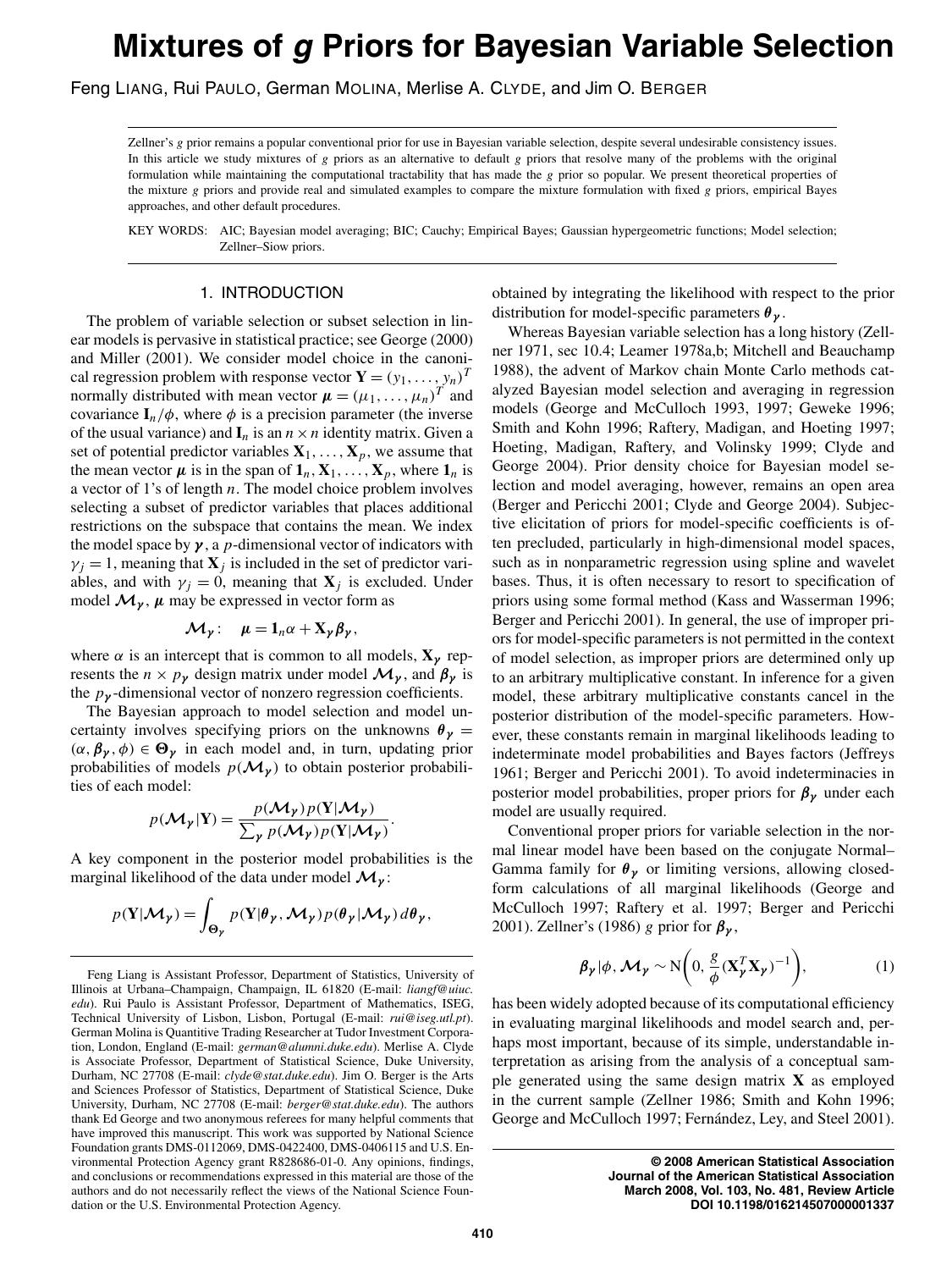George and Foster (2000) showed how *g* could be calibrated based on many popular model selection criteria, such as the Akaike information criterion (AIC), the Bayesian information criterion (BIC), and the risk information criterion (RIC). To avoid the difficulty of preselecting *g*, while providing adaptive estimates, George and Foster (2000) and Clyde and George (2000) proposed and developed empirical Bayes (EB) methods using a common (global) estimate of *g* from the marginal likelihood of *g*. Motivated by information theory, Hansen and Yu (2001) developed related approaches that use model-specific (local EB) estimates of *g*. These EB approaches provide automatic prior specifications that lead to model selection criteria that bridge the AIC and BIC and provide nonlinear, rather than linear, shrinkage of model coefficients while still maintaining the computational convenience of the *g*-prior formulation. As many Bayesians are critical of empirical Bayes methods on the grounds that they do not correspond to solutions based on Bayesian or formal Bayesian procedures, a natural alternative to data-based EB priors are fully Bayes specifications that place a prior on *g*. While Zellner (1986) suggested that a prior on *g* should be introduced and *g* could be integrated out, this approach has not taken hold in practice, primarily for perceived computational difficulties.

In this article we explore fully Bayes approaches using mixtures of *g* priors. As calculation of marginal likelihoods using a mixture of *g* priors involves only a one-dimensional integral, this approach provides the attractive computational solutions that made the original *g* priors popular while providing robustness to misspecification of *g*. The Zellner–Siow (1980) Cauchy priors can be viewed as a special case of mixtures of *g* priors. Perhaps because Cauchy priors do not permit closedform expressions of marginal likelihoods, they have not been adopted widely in the model choice community. Representing the Zellner–Siow Cauchy prior as a scale mixture of *g* priors, we develop a new approximation to Bayes factors that allows simple, tractable expressions for posterior model probabilities. We also present a new family of priors for *g*, the hyper-*g* prior family, which leads to closed-form marginal likelihoods in terms of the Gaussian hypergeometric function. Both the Cauchy and the hyper-*g* priors provide similar computational efficiency, adaptivity, and nonlinear shrinkage found in EB procedures. The same family of priors has also been independently proposed and studied by Cui and George (2007) for Bayesian variable selection where they focus on the case of known error variance.

This article is organized as follows. In Section 2 we review Zellner's *g* prior, with suggested specifications for *g* from the literature, and discuss some of the paradoxes associated with fixed *g* priors. In Section 3 we present mixtures of *g* priors. Motivated by Jeffrey's; desiderata for the properties of Bayes factors, we specify conditions on the prior distribution for *g* that resolve the Bayes factor paradoxes associated with fixed *g* priors. We discuss theoretical properties of the Zellner–Siow Cauchy and hyper-*g* priors and other asymptotic properties of posteriors in Section 4. To investigate small-sample performance, we compare the Zellner–Siow Cauchy and hyper-*g* priors to other approaches in a simulation study (Sec. 5) and in examples from the literature (Sec. 6). Finally, in Section 7 we conclude with recommendations for priors for the variable selection problem and unresolved issues.

## 2. ZELLNER'S g PRIORS

In constructing a family of priors for a Gaussian regression model  $Y = X\beta + \epsilon$ , Zellner (1986) suggested a particular form of the conjugate Normal–Gamma family, namely, a *g* prior:

$$
p(\phi) \propto \frac{1}{\phi}, \qquad \beta | \phi \sim N\bigg(\beta_a, \frac{g}{\phi} (\mathbf{X}^T \mathbf{X})^{-1}\bigg),
$$

where the prior mean  $\beta_a$  is taken as the anticipated value of  $\beta$ based on imaginary data and the prior covariance matrix of *β* is a scalar multiple *g* of the Fisher information matrix, which depends on the observed data through the design matrix **X**. In the context of hypothesis testing with  $H_0: \beta = \beta_0$  versus *H*<sub>1</sub> :  $\beta \in \mathbb{R}^k$ , Zellner suggested setting  $\beta_a = \beta_0$  in the *g* prior for  $\beta$  under  $H_1$  and derived expressions for the Bayes factor for testing  $H_1$  versus  $H_0$ .

While Zellner (1986) derived Bayes factors using *g* priors for testing precise hypotheses, he did not explicitly consider nested models, where the null hypothesis restricts the values for a subvector of *β*. We (as have others) adapt Zellner's *g* prior for testing nested hypotheses by placing a flat prior on the regression coefficients that are common to both models and using the *g* prior for the regression parameters that are only in the more complex model. This is the strategy used by Zellner and Siow (1980) in the context of other priors. While such an approach leads to coherent prior specifications for a pair of hypotheses, variable selection in regression models is essentially a multiple hypothesis-testing problem, leading to many nonnested comparisons. In the Bayesian solution the posterior probabilities of models can be expressed through the Bayes factor for pairs of hypotheses, namely,

$$
p(M_{\gamma}|\mathbf{Y}) = \frac{p(M_{\gamma})\operatorname{BF}[\mathcal{M}_{\gamma}:\mathcal{M}_{b}]}{\sum_{\gamma'} p(\mathcal{M}_{\gamma'})\operatorname{BF}[\mathcal{M}_{\gamma'}:\mathcal{M}_{b}]},\qquad(2)
$$

where the Bayes factor,  $BF[\mathcal{M}_{\gamma} : \mathcal{M}_{b}]$ , for comparing each of  $\mathcal{M}_{\nu}$  to a base model  $\mathcal{M}_{b}$  is given by

$$
BF[\mathcal{M}_{\gamma} : \mathcal{M}_b] = \frac{p(Y|\mathcal{M}_{\gamma})}{p(Y|\mathcal{M}_b)}.
$$

To define the Bayes factor of any two models  $\mathcal{M}_{\gamma}$  and  $\mathcal{M}_{\gamma'}$ , we utilize the "encompassing" approach of Zellner and Siow (1980) and define the Bayes factor for comparing any two models  $\mathcal{M}_{\gamma}$  and  $\mathcal{M}_{\gamma'}$  to be

$$
BF(\mathcal{M}_{\gamma}: \mathcal{M}_{\gamma'}) = \frac{BF(\mathcal{M}_{\gamma}: \mathcal{M}_b)}{BF(\mathcal{M}_{\gamma'}: \mathcal{M}_b)}
$$

*.*

In principle, the choice of the base model  $\mathcal{M}_b$  is completely arbitrary as long as the priors for the parameters of each model are specified separately and do not depend on the comparison being made. However, because the definition of common parameters changes with the choice of the base model, improper priors for common parameters in conjunction with *g* priors on the remaining parameters lead to expressions for Bayes factors that do depend on the choice of the base model. The null model and the full model are the only two choices for  $\mathcal{M}_b$  which make each pair,  $\mathcal{M}_{\gamma}$  and  $\mathcal{M}_{b}$ , a pair of nested models. We will refer to the choice of the base model being  $\mathcal{M}_N$  (the null model) as the *null-based* approach. Similarly the *full-based* approach utilizes  $\mathcal{M}_F$  (the full model) as the base model.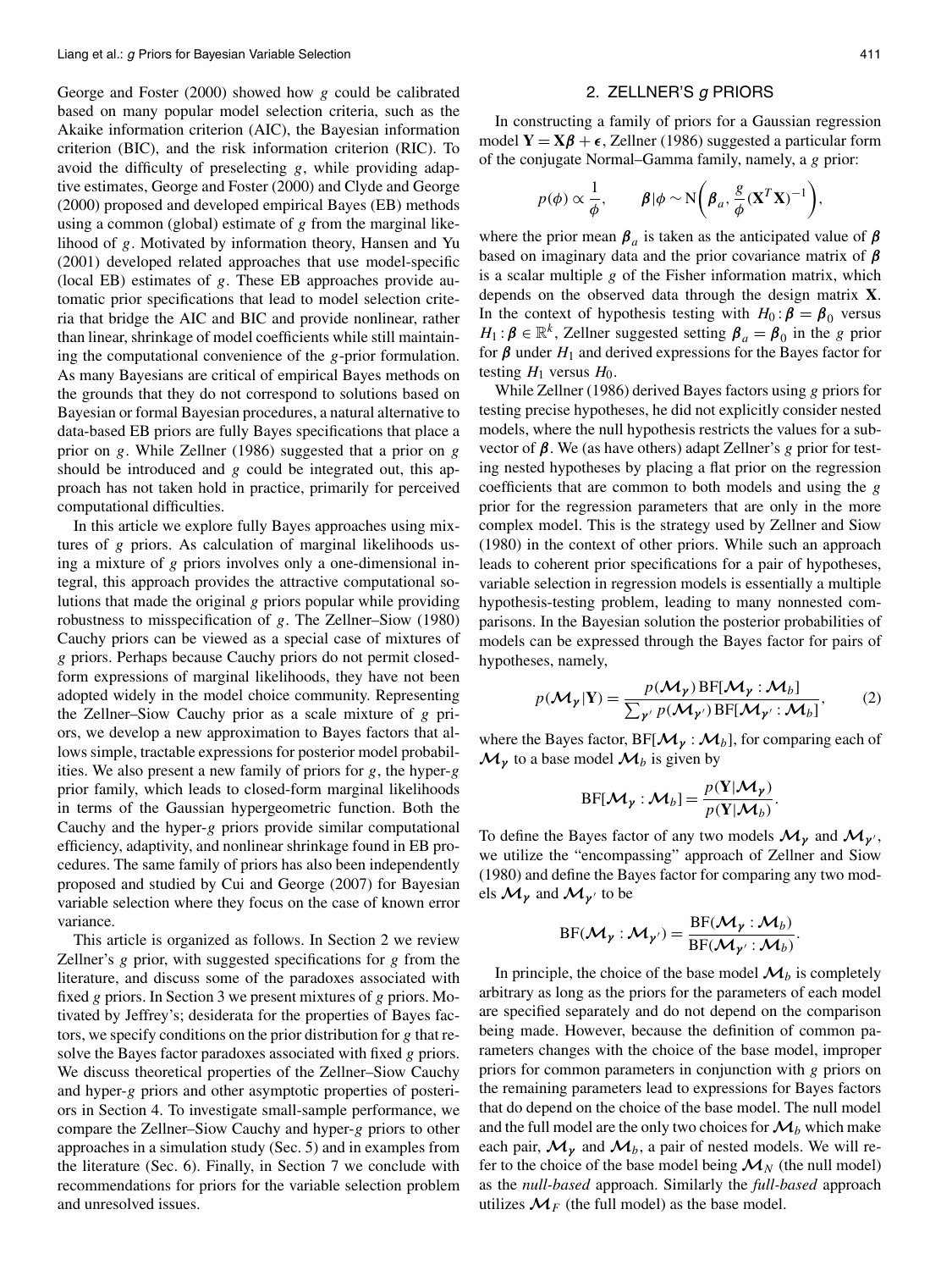### 2.1 Null-Based Bayes Factors

In the null-based approach to calculating Bayes factors and model probabilities, we compare each model  $\mathcal{M}_{\nu}$  with the null model  $\mathcal{M}_N$  through the hypotheses  $H_0: \beta_{\gamma} = 0$  and  $H_1: \beta_{\gamma} \in$ R*p<sup>γ</sup>* . Without loss of generality, we may assume that the columns of  $X_\gamma$  have been centered, so that  $\mathbf{1}^T X_\gamma = \mathbf{0}$ , in which case the intercept  $\alpha$  may be regarded as a common parameter to both  $\mathcal{M}_{\gamma}$  and  $\mathcal{M}_{N}$ . This, along with arguments based on orthogonal parameterizations and invariance to scale and location transformations (Jeffreys 1961; Eaton 1989; Berger, Pericchi, and Varshavsky 1998), has led to the adoption of

$$
p(\alpha, \phi | \mathcal{M}_{\gamma}) = \frac{1}{\phi},
$$
\n(3)

$$
\beta_{\gamma}|\phi, \mathcal{M}_{\gamma} \sim \mathcal{N}\bigg(0, \frac{g}{\phi}(\mathbf{X}_{\gamma}^{T}\mathbf{X}_{\gamma})^{-1}\bigg), \tag{4}
$$

as a default prior specification for  $\alpha$ ,  $\beta_{\gamma}$ , and  $\phi$  under  $\mathcal{M}_{\gamma}$ . Most references to *g* priors in the variable selection literature refer to the previous version (Clyde and George 2000; George and Foster 2000; Berger and Pericchi 2001; Fernández et al. 2001; Hansen and Yu 2001). Continuing with this tradition, we will also refer to the priors in (3)–(4) simply as Zellner's *g* prior.

A major advantage of Zellner's *g* prior is the computational efficiency due to the closed-form expression of all marginal likelihoods. Under (3)–(4), the marginal likelihood is given by

$$
p(\mathbf{Y}|\mathcal{M}_{\gamma}, g) = \frac{\Gamma((n-1)/2)}{\sqrt{\pi}^{(n-1)}\sqrt{n}} \|\mathbf{Y} - \bar{\mathbf{Y}}\|^{-(n-1)} \times \frac{(1+g)^{(n-1-p_{\gamma})/2}}{[1+g(1-R_{\gamma}^{2})]^{(n-1)/2}}, \quad (5)
$$

where  $R_p^2$  is the ordinary coefficient of determination of regression model  $\mathcal{M}_{\gamma}$ . Though the marginal of the null model  $p(Y|\mathcal{M}_N)$  does not involve the hyperparameter *g*, it can be obtained as a special case of (5) with  $R_{\gamma}^2 = 0$  and  $p_{\gamma} = 0$ . The resulting Bayes factor for comparing any model*Mγ* to the null model is

$$
BF[\mathcal{M}_{\gamma} : \mathcal{M}_{N}]
$$
  
=  $(1+g)^{(n-p_{\gamma}-1)/2}[1+g(1-R_{\gamma}^{2})]^{-(n-1)/2}$ . (6)

### 2.2 Full-Based Bayes Factors

For comparing model  $\mathcal{M}_{\gamma}$  with covariates  $X_{\gamma}$  to the full model, we will partition the design matrix associated with the full model as  $\mathbf{X} = [\mathbf{1}, \mathbf{X}_{\gamma}, \mathbf{X}_{-\gamma}]$ , so that the full model  $\mathcal{M}_F$ , written in partitioned form, is represented as

$$
\mathcal{M}_F: \quad \mathbf{Y} = \mathbf{1}\alpha + \mathbf{X}_{\gamma} \boldsymbol{\beta}_{\gamma} + \mathbf{X}_{-\gamma} \boldsymbol{\beta}_{-\gamma} + \boldsymbol{\epsilon},
$$

where  $X_{-\gamma}$  refers to the columns of X excluded in model  $\mathcal{M}_{\gamma}$ . Model  $\mathcal{M}_{\gamma}$  corresponds to the hypothesis  $H_0: \beta_{-\gamma} = 0$ , while the hypothesis  $H_1: \beta_{-\gamma} \in \mathbb{R}^{p-p_{\gamma}}$  corresponds to the full model  $\mathcal{M}_F$ , where common parameters  $\alpha$  and  $\beta_{\gamma}$  are unrestricted under both models. For comparing these two models, we assume (without loss of generality) that the full model has been parameterized in a block-orthogonal fashion such that  $\mathbf{1}^T [\mathbf{X}_{\gamma}, \mathbf{X}_{-\gamma}] =$ 

**0** and  $\mathbf{X}_{\gamma}^{T} \mathbf{X}_{-\gamma} = \mathbf{0}$ , in order to justify treating  $\alpha$  and  $\beta_{\gamma}$  as common parameters to both models (Zellner and Siow 1980). This leads to the following *g* priors for the full-based Bayes factors:

$$
\mathcal{M}_{\gamma}: \quad p(\alpha, \phi, \beta_{\gamma}) \propto \frac{1}{\phi},
$$
\n
$$
\mathcal{M}_{F}: \quad p(\alpha, \phi, \beta_{\gamma}) \propto \frac{1}{\phi}, \quad (7)
$$
\n
$$
\beta_{-\gamma} | \phi \sim \mathcal{N}\left(0, \frac{g}{\phi} (\mathbf{X}_{-\gamma}^{T} \mathbf{X}_{-\gamma})^{-1}\right),
$$

with the resulting Bayes factor for comparing any model *Mγ* to the full model given by

$$
BF[\mathcal{M}_{\gamma} : \mathcal{M}_{F}]
$$
  
=  $(1+g)^{-(n-p-1)/2} \left[1+g\frac{1-R_{F}^{2}}{1-R_{\gamma}^{2}}\right]^{(n-p_{\gamma}-1)/2},$  (8)

where  $R_p^2$  and  $R_F^2$  are the usual coefficients of the determination of models  $\mathcal{M}_{\gamma}$  and  $\mathcal{M}_{F}$ , respectively.

It should be noted that, unlike the null-based approach, the full-based approach does not lead to a coherent prior specification for the full model, because the prior distribution (7) for  $β$  in  $M<sub>F</sub>$  depends on  $M<sub>γ</sub>$ , which changes with each model comparison. Nonetheless, posterior probabilities (2) can still be formally defined using the Bayes factor with respect to the full model (8). A similar formulation, where the prior on the full model depends on which hypothesis is being tested, has also been adapted by Casella and Moreno (2006) in the context of intrinsic Bayes factors. Their rationale is that the full model is the scientific "null" and that all models should be judged against it. Because in most of the literature *g* priors refer to the nullbased approach, in the rest of this article, we will mainly focus on the null-based *g* prior and its alternatives unless specified otherwise.

### 2.3 Paradoxes of g Priors

The simplicity of the *g*-prior formulation is that just one hyperparameter *g* needs to be specified. Because *g* acts as a dimensionality penalty, the choice of *g* is critical. As a result, Bayes factors for model selection with fixed choices of *g* may exhibit some undesirable features, as discussed next.

*Bartlett's Paradox.* For inference under a given model, the posterior can be reasonable even if *g* is chosen very large in an effort to be noninformative. In model selection, however, this is generally a bad idea. In fact, in the limiting case when  $g \to \infty$  while *n* and  $p_{\gamma}$  are fixed, the Bayes factor (6) for comparing  $\mathcal{M}_{\gamma}$  to  $\mathcal{M}_{N}$  will go to 0. That is, large spread of the prior induced by the noninformative choice of *g* has the unintended consequence of forcing the Bayes factor to favor the null model, the smallest model, regardless of the information in the data. Such a phenomenon has been noted in Bartlett (1957) and is often referred to as "Bartlett's paradox," which was well understood and discussed by Jeffreys (1961).

*Information Paradox.* Suppose, in comparing the null model and a particular model  $\mathcal{M}_{\gamma}$ , we have overwhelming in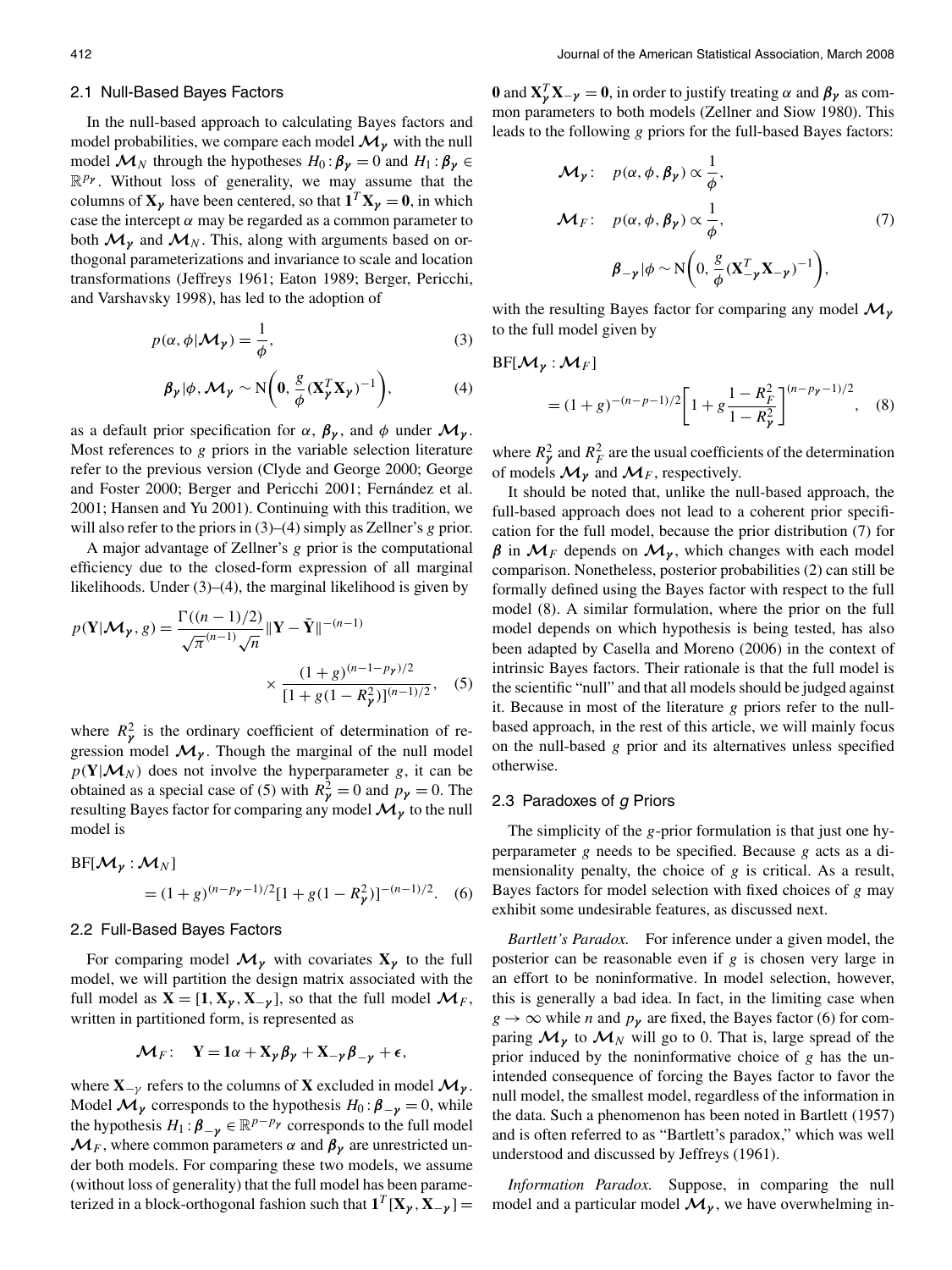formation supporting  $\mathcal{M}_{\gamma}$ . For example, suppose  $\|\hat{\boldsymbol{\beta}}_{\gamma}\|^2$  goes to  $\infty$ , so that  $R_{\gamma}^2 \to 1$ , or, equivalently, the usual *F* statistic goes to  $\infty$  with both *n* and  $p_{\gamma}$  fixed. In any conventional sense, one would expect that  $\mathcal{M}_{\gamma}$  should receive high posterior probability and that the Bayes factor  $BF(\mathcal{M}_{\gamma} : \mathcal{M}_{N})$  would go to  $\infty$ as the information against  $\mathcal{M}_N$  accumulates. However, in this situation, the Bayes factor (6) with a fixed choice of *g* tends to a constant  $(1+g)^{(n-p_{\gamma}-1)/2}$  as  $R_{\gamma}^2 \rightarrow 1$  (Zellner 1986; Berger and Pericchi 2001). Because this paradox is related to the limiting behavior of the Bayes factor as information accumulates, we will refer to it as the "information paradox."

## 2.4 Choices of g

Under uniform prior model probabilities, the choice of *g* effectively controls model selection, with large *g* typically concentrating the prior on parsimonious models with a few large coefficients, whereas small *g* tends to concentrate the prior on saturated models with small coefficients (George and Foster 2000). Recommendations for *g* have included the following:

- *Unit information prior.* Kass and Wasserman (1995) recommended choosing priors with the amount of information about the parameter equal to the amount of information contained in one observation. For regular parametric families, the "amount of information" is defined through Fisher information. In the normal regression case, the unit information prior corresponds to taking  $g = n$ , leading to Bayes factors that behave like the BIC.
- *Risk inflation criterion.* Foster and George (1994) calibrated priors for model selection based on the RIC and recommended the use of  $g = p^2$  from a minimax perspective.
- *Benchmark prior.* Fernández et al. (2001) did a thorough study on various choices of *g* with dependence on the sample size  $n$  or the model dimension  $p$  and concluded with the recommendation to take  $g = \max(n, p^2)$ . We refer to their "benchmark prior" specification as "BRIC" as it bridges BIC and RIC.
- *Local empirical Bayes.* The local EB approach can be viewed as estimating a separate *g* for each model. Using the marginal likelihood after integrating out all parameters given in (5), an EB estimate of *g* is the maximum (marginal) likelihood estimate constrained to be nonnegative, which turns out to be

$$
\hat{g}_{\gamma}^{\text{EBL}} = \max\{F_{\gamma} - 1, 0\},\tag{9}
$$

where

$$
F_{\gamma} = \frac{R_{\gamma}^{2}/p_{\gamma}}{(1 - R_{\gamma}^{2})/(n - 1 - p_{\gamma})}
$$

is the usual *F* statistic for testing  $\beta_{\gamma} = 0$ . An asymptotic SE (standard error) based on the observed information for  $\hat{g}_{\gamma}^{\text{EBL}}$  is straightforward to derive.

• *Global empirical Bayes.* The global EB procedure assumes one common *g* for all models and borrows strength from all models by estimating *g* from the marginal likelihood of the data, averaged over all models,

$$
\hat{g}^{EBG} = \underset{g>0}{\arg\max} \sum_{\mathbf{y}} p(\mathbf{\mathcal{M}}_{\mathbf{y}}) \frac{(1+g)^{(n-p_{\mathbf{y}}-1)/2}}{[1+g(1-R_{\mathbf{y}}^2)]^{(n-1)/2}}.
$$
\n(10)

In general, this marginal likelihood is not tractable and does not provide a closed-form solution for  $\hat{g}^{EBG}$ , although numerical optimization may be used (George and Foster 2000). Here we propose an EM algorithm based on treating both the model indicator and the precision  $\phi$  as latent data. The E step consists of the following expectations:

$$
E[\phi^{(i)} | \mathcal{M}_{\gamma}, Y, \hat{g}^{(i)}]
$$
  
\n
$$
= \frac{n-1}{\|\mathbf{Y} - \bar{\mathbf{Y}}\|^2 (1 - (\hat{g}^{(i)} / (1 + \hat{g}^{(i)})) R_{\gamma}^2)},
$$
  
\n
$$
E[\mathcal{M}_{\gamma} | Y, \hat{g}^{(i)}] = \frac{p(Y | \mathcal{M}_{\gamma}, \hat{g}^{(i)})}{\sum_{\gamma'} p(Y | \mathcal{M}_{\gamma'}, \hat{g}^{(i)})}
$$
  
\n
$$
= \hat{p}^{(i)} (\mathcal{M}_{\gamma} | Y),
$$
\n(11)

evaluated at the current estimate of *g* and where the marginal likelihood  $p(Y|\mathcal{M}_y, g)$  is based on (5). After simplification, the marginal maximum likelihood estimate of *g* from the M step is

$$
\hat{g}^{(i+1)} = \max \left\{ \sum_{\mathbf{y}} \hat{p}^{(i)}(\mathcal{M}_{\mathbf{y}} | \mathbf{Y}) \times \frac{R_{\mathbf{y}}^2 / \sum_{\mathbf{y}'} \hat{p}^{(i)}(\mathcal{M}_{\mathbf{y}'} | \mathbf{Y}) p_{\mathbf{y}'}}{(1 - (\hat{g}^{(i)} / (1 + \hat{g}^{(i)})) R_{\mathbf{y}}^2) / (n - 1)} - 1, 0 \right\},\tag{12}
$$

where the terms inside the summation can be viewed as a weighted Bayesian  $F$  statistic. The global EB estimate of *g*,  $\hat{g}^{EBG}$ , is the estimate of *g* from (12) after convergence. A side benefit of the EM algorithm is that the global EB posterior model probabilities are obtained from (11) at convergence. When the dimension of the model space prohibits enumeration, the global EB estimates may be based on a subset of models obtained, for example, using stochastic search and sampling from the local EB posterior. One may obtain an asymptotic SE using the method of Louis (1982) with output from the EM algorithm or deriving the information directly.

The unit information prior, risk inflation criterion, and benchmark prior do not resolve the information paradox for fixed *n* and *p* because the choices of *g* are fixed values not depending on the information in the data. However, the two EB approaches do have the desirable behavior as stated later.

*Theorem 1.* In the setting of the information paradox with fixed *n*,  $p < n$ , and  $R_p^2 \rightarrow 1$ , the Bayes factor (6) for comparing  $M_{\gamma}$  to  $M_{N}$  goes to  $\infty$  under either the local or the global EB estimate of *g*.

*Proof.* It is easy to check that the Bayes factor (6) with  $g =$  $\hat{g}^{EBL}$  goes to  $\infty$  when  $R_{\gamma}^2$  goes to 1. It implies that the maximum of the right side of (10) also goes to  $\infty$ , and so does the leading term BF[ $\mathcal{M}_{\gamma}$  :  $\mathcal{M}_{N}$ ] with  $g = \hat{g}^{EBG}$ .

The EB priors provide a resolution of the information paradox that arises when using a fixed *g* in the *g* priors. One may view the marginal maximum likelihood estimate of *g* as a posterior mode under a uniform (improper) prior distribution for *g*.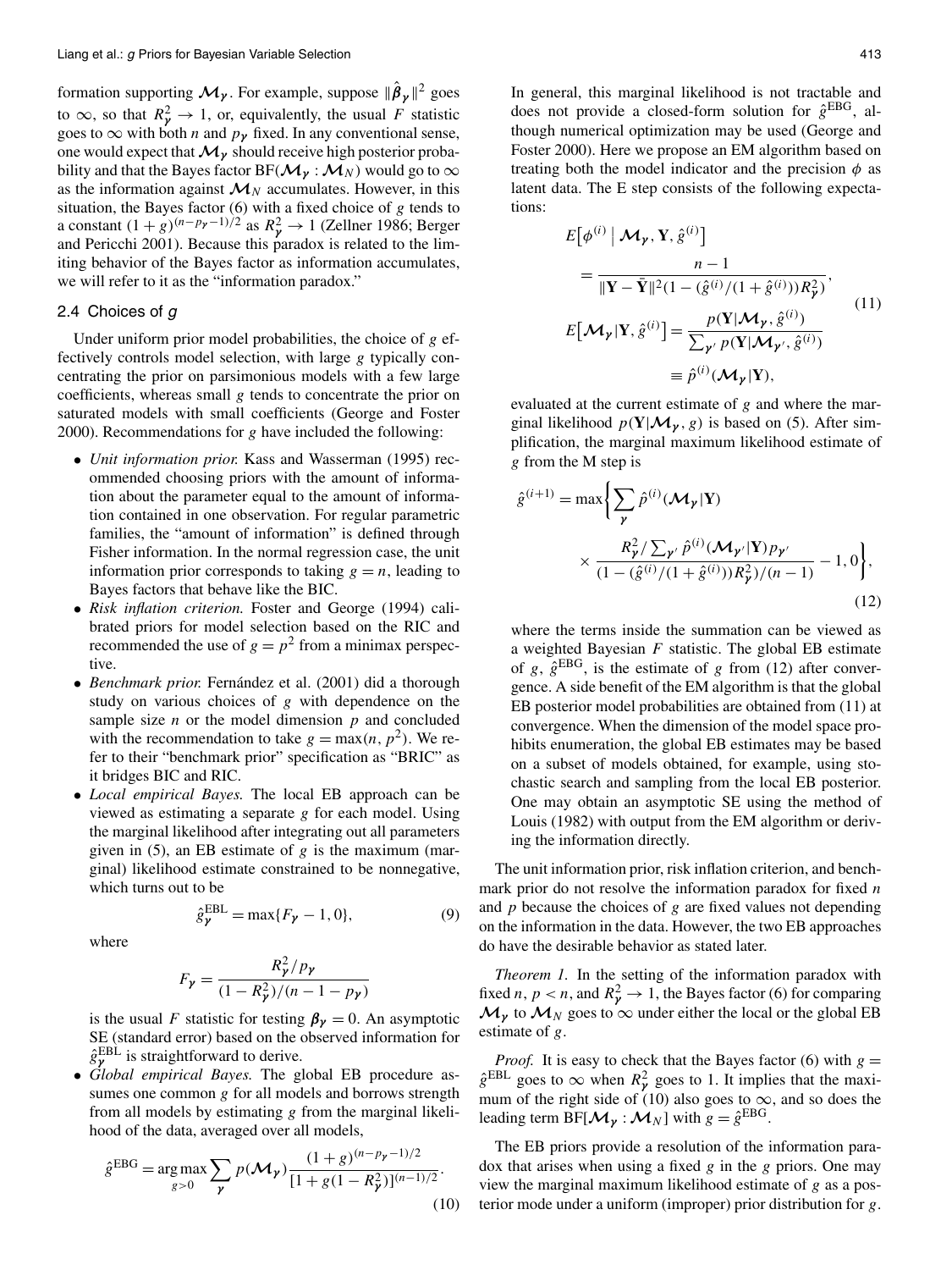Rather than using a plug-in estimate to eliminate *g*, a natural alternative is the integrated marginal likelihood under a proper prior on *g*. Consequently, a prior on *g* leads to a mixture of *g* priors for the coefficients  $\beta_{\gamma}$ , which typically provides more robust inference. In the next section we explore various mixing distributions that maintain the computational convenience of the original *g* prior and have attractive theoretical properties as in the EB approaches.

# 3. MIXTURES OF g PRIORS

Letting  $\pi(g)$  (which may depend on *n*) denote the prior on *g*, the marginal likelihood of the data  $p(Y|\mathcal{M}_{\gamma})$  is proportional to

$$
BF[\mathcal{M}_{\gamma} : \mathcal{M}_{N}] = \int_{0}^{\infty} (1+g)^{(n-1-p_{\gamma})/2}
$$

$$
\times [1 + (1 - R_{\gamma}^{2})g]^{-(n-1)/2} \pi(g) dg \quad (13)
$$

in the null-based approach. Similar expressions for the fullbased approach can be obtained using (8). Under selection of a model  $\mathcal{M}_{\gamma} \neq \mathcal{M}_{N}$ , the posterior mean of  $\mu$ ,  $\mathbb{E}[\mu | \mathcal{M}_{\gamma}, Y]$ , is

$$
\mathbb{E}[\boldsymbol{\mu}|\mathcal{M}_{\boldsymbol{\gamma}},\mathbf{Y}]\mathbf{=}\mathbf{1}_n\hat{\alpha}+\mathbb{E}\bigg[\frac{g}{1+g}\big|\mathcal{M}_{\boldsymbol{\gamma}},\mathbf{Y}\bigg]\mathbf{X}_{\boldsymbol{\gamma}}\hat{\boldsymbol{\beta}}_{\boldsymbol{\gamma}},
$$

where  $\hat{\alpha}$  and  $\hat{\beta}_{\gamma}$  are the ordinary least squares estimates of  $\alpha$ and  $\beta$ , respectively, under model  $\mathcal{M}_{\gamma}$ . Under the fixed *g* prior, the posterior mean for  $\beta_{\gamma}$  under a selected model is a linear shrinkage estimator with a fixed shrinkage factor  $g/(1 + g)$ ; thus mixtures of *g* priors allow adaptive data-dependent shrinkage. The optimal (Bayes) estimate of *μ* under squared error loss is the posterior mean under model averaging given by

$$
\mathbb{E}[\boldsymbol{\mu}|\mathbf{Y}] = \mathbf{1}_n \hat{\alpha} + \sum_{\boldsymbol{\gamma}: \boldsymbol{\mathcal{M}}_{\boldsymbol{\gamma}} \neq \boldsymbol{\mathcal{M}}_N} p(\boldsymbol{\mathcal{M}}_{\boldsymbol{\gamma}}|\mathbf{Y}) \times \mathbb{E}\bigg[\frac{g}{1+g} \bigg| \boldsymbol{\mathcal{M}}_{\boldsymbol{\gamma}}, \mathbf{Y} \bigg] \mathbf{X}_{\boldsymbol{\gamma}} \hat{\boldsymbol{\beta}}_{\boldsymbol{\gamma}}, \quad (14)
$$

which provides multiple nonlinear adaptive shrinkage through the expectation of the linear shrinkage factor and through the posterior model probabilities. Because *g* appears not only in Bayes factors and model probabilities but also in posterior means and predictions, the choice of prior on *g* should ideally allow for tractable computations for all these quantities.

While tractable calculation of marginal likelihoods and predictions is desirable, more important, we would like priors that lead to consistent model selection and have desirable risk properties. We explore in detail two fully Bayesian approaches: Zellner–Siow's Cauchy prior (Zellner and Siow 1980), which is obtained using an Inverse-Gamma prior on *g*, and the hyper*g* prior, which is an extension of the Strawderman (1971) prior to the regression context.

### 3.1 Zellner–Siow Priors

In the context of hypothesis testing regarding a univariate normal mean, Jeffreys (1961) rejected normal priors essentially for reasons related to the Bayes factor paradoxes described earlier and found that the Cauchy prior was the simplest prior to satisfy basic consistency requirements for hypothesis testing. Zellner and Siow (1980) introduced multivariate Cauchy priors on the regression coefficients as suitable multivariate extensions to Jeffreys's work on the univariate normal mean problem. If the two models under comparison are nested, the Zellner–Siow strategy is to place a flat prior on common coefficients and a Cauchy prior on the remaining parameters. For example, in the null-based approach, the prior on  $(α, φ)$  is given by (3) and

$$
\pi(\boldsymbol{\beta}_{\boldsymbol{\gamma}}|\boldsymbol{\phi}) \propto \frac{\Gamma(p_{\boldsymbol{\gamma}}/2)}{\pi^{p_{\boldsymbol{\gamma}}/2}} \left| \frac{\mathbf{X}_{\boldsymbol{\gamma}}^T \mathbf{X}_{\boldsymbol{\gamma}}}{n/\phi} \right|^{1/2} \left( 1 + \boldsymbol{\beta}_{\boldsymbol{\gamma}}^T \frac{\mathbf{X}_{\boldsymbol{\gamma}}^T \mathbf{X}_{\boldsymbol{\gamma}}}{n/\phi} \boldsymbol{\beta}_{\boldsymbol{\gamma}} \right)^{-p_{\boldsymbol{\gamma}}/2},
$$

a multivariate Cauchy centered at the null model,  $\beta_{\gamma} = 0$ , with precision suggested by the form of the unit Fisher information matrix.

Arguably, one of the reasons why the Zellner–Siow prior has never become quite as popular as the *g* prior in Bayesian variable selection is the fact that closed-form expressions for marginal likelihoods are not available. Zellner and Siow (1980) derived approximations to the marginal likelihoods by directly approximating the integral over R*p<sup>γ</sup>* with respect to the multivariate Cauchy prior. However, as the model dimensionality increases, the accuracy of the approximation degrades.

It is well known that a Cauchy distribution can be expressed as a scale mixture of normals. The Zellner–Siow priors can be represented as a mixture of *g* priors with an Inv-Gamma $(1/2, n/2)$  prior on *g*, namely,

$$
\pi(\boldsymbol{\beta}_{\boldsymbol{\gamma}}|\boldsymbol{\phi}) \propto \int N\bigg(\boldsymbol{\beta}_{\boldsymbol{\gamma}}\bigg| \, \boldsymbol{0}, \frac{\boldsymbol{g}}{\boldsymbol{\phi}} (\mathbf{X}_{\boldsymbol{\gamma}}^T \mathbf{X}_{\boldsymbol{\gamma}})^{-1} \bigg) \pi(\boldsymbol{g}) \, d\boldsymbol{g},\qquad(15)
$$

with

$$
\pi(g) = \frac{(n/2)^{1/2}}{\Gamma(1/2)} g^{-3/2} e^{-n/(2g)}.
$$

One may take advantage of the mixture of *g*-prior representation (15) to first integrate out  $\theta_{\gamma}$  given *g*, leaving a onedimensional integral over *g* as in (13), which is independent of the model dimension. This one-dimensional integral can be carried out using standard numerical integration techniques or using a Laplace approximation. The Laplace approximation involves expanding the unnormalized marginal posterior density of *g* about its mode and leads to tractable calculations for approximating marginal likelihoods as the marginal posterior mode of *g* is a solution to a cubic equation. Furthermore, the posterior expectation of  $g/(1+g)$ , necessary for prediction, can also be approximated using the same form of Laplace approximation, and again the associated mode is the solution to a cubic equation. Details can be found in Appendix A and are implemented in an R package available from the authors.

### 3.2 Hyper-g Priors

As an alternative to the Zellner–Siow prior for the model choice problem, we introduce a family of priors on *g*:

$$
\pi(g) = \frac{a-2}{2}(1+g)^{-a/2}, \qquad g > 0,
$$
 (16)

which is a proper distribution for *a >* 2. This family of priors includes priors used by Strawderman (1971) to provide improved mean square risk over ordinary maximum likelihood estimates in the normal means problem. These priors have also been studied by Cui and George (2007) for the problem of variable selection in the case of known error variance.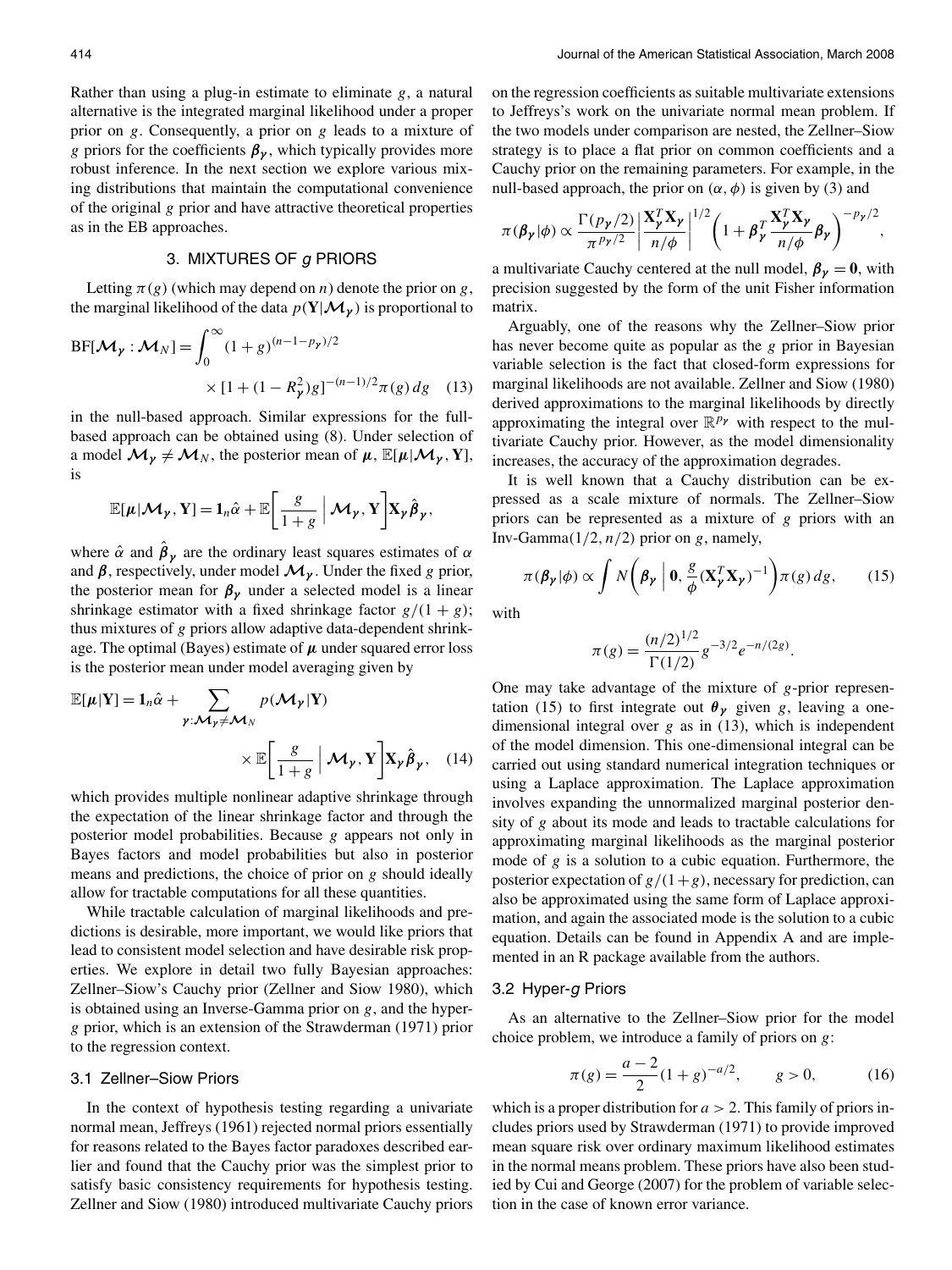When *a*  $\leq$  2 the prior  $\pi(g) \propto (1+g)^{-a/2}$  is improper; both the reference prior and the Jeffreys prior correspond to  $a = 2$ . When  $1 < a \leq 2$  we will see that the marginal density, given below in (17), is finite, so that the corresponding posterior distribution is proper. Even though the choice of  $1 < a \leq 2$  leads to proper posterior distributions, because *g* is not included in the null model, the issue of arbitrary constants of proportionality leads to indeterminate Bayes factors. For this reason we will limit attention to the prior in (16) with *a >* 2.

More insight on hyperparameter specification can be obtained by instead considering the corresponding prior on the shrinkage factor  $g/(1 + g)$ , where

$$
\frac{g}{1+g} \sim \text{Beta}\bigg(1, \frac{a}{2} - 1\bigg),
$$

which is a Beta distribution with mean  $2/a$ . For  $a = 4$  the prior on the shrinkage factor is uniform. Values of *a* greater than 4 tend to put more mass on shrinkage values near 0, which is undesirable a priori. Taking  $a = 3$  places most of the mass near 1, with the prior probability that the shrinkage factor is greater than .80 equal to .45. We will work with  $a = 3$  and  $a = 4$  for future examples, although any choice  $2 < a \leq 4$  may be reasonable.

An advantage of the hyper-*g* prior is that the posterior distribution of *g* given a model is available in closed form:

$$
p(g|\mathbf{Y}, \mathcal{M}_{\gamma}) = \frac{p_{\gamma} + a - 2}{2_2 F_1((n-1)/2, 1; (p_{\gamma} + a)/2; R_{\gamma}^2)}
$$

$$
\times (1 + g)^{(n-1-p_{\gamma} - a)/2} [1 + (1 - R_{\gamma}^2) g]^{-(n-1)/2},
$$

where  ${}_2F_1(a, b; c; z)$  in the normalizing constant is the Gaussian hypergeometric function (Abramowitz and Stegun 1970, sec. 15). The integral representing  ${}_2F_1(a, b; c; z)$  is convergent for real  $|z| < 1$  with  $c > b > 0$  and for  $z = \pm 1$  only if  $c > a + b$ and  $b > 0$ . As the normalizing constant in the prior on *g* is also a special case of the  ${}_2F_1$  function with  $z = 0$ , we refer to this family of prior distributions as the hyper-*g* priors.

The Gaussian hypergeometric function appears in many quantities of interest. The normalizing constant in the posterior for *g* leads to the null-based Bayes factor

$$
BF[\mathcal{M}_{\gamma} : \mathcal{M}_{N}] = \frac{a-2}{2} \int_{0}^{\infty} (1+g)^{(n-1-p_{\gamma}-a)/2}
$$
  
× [1 + (1 - R<sub>\gamma</sub><sup>2</sup>)g]<sup>-(n-1)/2</sup> dg  
=  $\frac{a-2}{p_{\gamma}+a-2}$   
×  ${}_{2}F_{1} \left( \frac{n-1}{2}, 1; \frac{p_{\gamma}+a}{2}; R_{\gamma}^{2} \right),$  (17)

which can be easily evaluated. The posterior mean of *g* under  $\mathcal{M}_{\gamma}$  is given by

$$
\mathbb{E}[g|\mathcal{M}_{\gamma}, \mathbf{Y}]
$$
\n
$$
= \frac{2}{p_{\gamma} + a - 4} \frac{{}_2 F_1((n-1)/2, 2; (p_{\gamma} + a)/2; R_{\gamma}^2)}{{}_2 F_1((n-1)/2, 1; (p_{\gamma} + a)/2; R_{\gamma}^2)},
$$
\n(18)

which is finite if *a >* 3. Likewise, the expected value of the shrinkage factor under each model can also be expressed using the  $_2F_1$  function:

$$
\mathbb{E}\left[\frac{g}{1+g}\Big|\mathbf{Y},\mathcal{M}_{\gamma}\right]
$$
\n
$$
=\frac{\int g(1+g)^{(n-1-p_{\gamma}-a)/2-1}[1+(1-R_{\gamma}^{2})/g]^{-(n-1)/2}dg}{\int (1+g)^{(n-1-p_{\gamma}-a)/2}[1+(1-R_{\gamma}^{2})g]^{-(n-1)/2}dg}
$$
\n
$$
=\frac{2}{p_{\gamma}+a}\frac{{}_2F_1((n-1)/2,2;(p_{\gamma}+a)/2+1;R_{\gamma}^{2})}{{}_2F_1((n-1)/2,1;(p_{\gamma}+a)/2;R_{\gamma}^{2})},\qquad(19)
$$

which unlike the ordinary *g* prior leads to nonlinear datadependent shrinkage.

While subroutines in the Cephes library (*http://www.netlib. org/cephes*) are available for evaluating Gaussian hypergeometric functions, numerical overflow is problematic for moderate to large *n* and large  $R_p^2$ . Similar numerical difficulties with the  $_2F_1$ have been encountered by Butler and Wood (2002), who developed a Laplace approximation to the integral representation

$$
{}_2F_1(a,b;c;z) = \frac{\Gamma(c)}{\Gamma(b)\Gamma(c-b)} \int_0^1 \frac{t^{b-1}(1-t)^{c-b-1}}{(1-tz)^a} dt. \tag{20}
$$

Because the Laplace approximation involves an integral with respect to a normal kernel, we prefer to develop the expansion after a change of variables to  $\tau = \log(g)$ , carrying out the integration over the entire real line. This avoids issues with modes on the boundary (as in the local empirical Bayes solution) and leads to an improved normal approximation to the integral as the variable of integration is no longer restricted. Details of the fully exponential Laplace approximations (Tierney and Kadane 1986) of order  $O(n^{-1})$  to the expression (17) and of order  $O(n^{-2})$  for the ratios in (18) and (19) are given in Appendix A.

# 4. CONSISTENCY

So far in this article we have considered several alternatives to fixed *g* priors: local and global empirical Bayes, Zellner– Siow priors, and hyper-*g* priors. In this section we investigate the theoretical properties of mixtures of *g* priors. In particular, three aspects of consistency are considered here: (1) the "information paradox" where  $R_{\gamma}^2 \rightarrow 1$  as described in Section 2.3, (2) the asymptotic consistency of model posterior probabilities where  $n \to \infty$  as considered in Fernández et al. (2001), and (3) the asymptotic consistency for prediction. While agreeing that no model is ever completely true, many (ourselves included) do feel it is useful to study the behavior of procedures under the assumption of a true model.

### 4.1 Information Paradox

A general result providing conditions under which mixtures of *g* priors resolve the information paradox is given next.

*Theorem 2.* To resolve the information paradox for all *n* and  $p < n$ , it suffices to have

$$
\int_0^\infty (1+g)^{(n-1-p_\gamma)/2} \pi(g) \, dg = \infty \quad \forall p_\gamma \le p.
$$

In the case of minimal sample size (i.e.,  $n = p + 2$ ), it suffices to have  $\int_0^{\infty} (1+g)^{1/2} \pi(g) dg = \infty$ .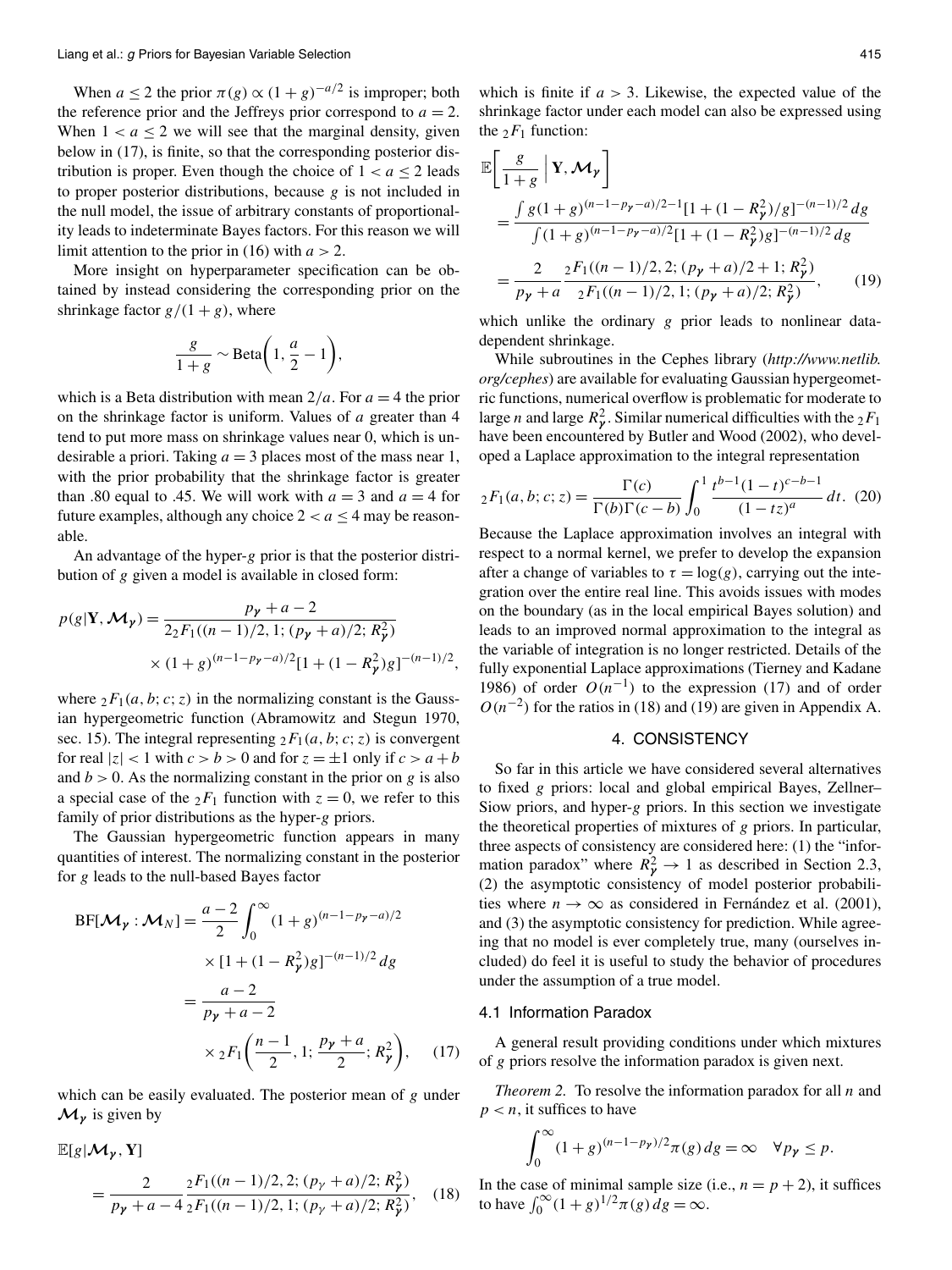*,*

*Proof.* The integrand function in the Bayes factor (13) is a monotonic increasing function of  $R_p^2$ . Therefore, when  $R_{\gamma}^2$  goes to 1, it goes to  $\int (1+g)^{(n-1-p_{\gamma})/2} \pi(g) dg$  by the monotone convergence theorem. So the nonintegrability of  $(1 + g)^{(n-1-p_{\gamma})/2} \pi(g)$  is a sufficient and necessary condition for resolving the "information paradox." The result for the case with minimal sample size is straightforward.

It is easy to check that the Zellner–Siow prior satisfies this condition. For the hyper-*g* prior, there is an additional constraint that  $a \leq n - p_{\gamma} + 1$ , which, in the case of the minimal sample size, suggests that we take  $2 < a \leq 3$ . As a fixed *g* prior corresponds to the special case of a degenerate prior that is a point mass at a selected value of *g*, it is clear that no fixed choice of  $g \leq \infty$  will resolve the paradox.

### 4.2 Model Selection Consistency

The following definition of posterior model consistency for model choice is considered in Fernández et al. (2001), namely,

$$
\text{plim}_n p(\mathcal{M}_{\gamma} | \mathbf{Y}) = 1 \quad \text{when } \mathcal{M}_{\gamma} \text{ is the true model,} \quad (21)
$$

where "plim" denotes convergence in probability and the probability measure here is the sampling distribution under the assumed true model  $\mathcal{M}_{\nu}$ . By the relationship between posterior probabilities and Bayes factors (2), the consistency property (21) is equivalent to

$$
\text{plim}_{n} \text{BF}[\mathcal{M}_{\gamma'} : \mathcal{M}_{\gamma}] = 0 \quad \text{for all } \mathcal{M}_{\gamma'} \neq \mathcal{M}_{\gamma}.
$$

For any model  $\mathcal{M}_{\gamma'}$  that does not contain the true model  $\mathcal{M}_{\gamma}$ , we will assume that

$$
\lim_{n \to \infty} \frac{\beta_{\gamma}^{T} \mathbf{X}_{\gamma}^{T} (I - P_{\gamma'}) \mathbf{X}_{\gamma} \beta_{\gamma}}{n} = b_{\gamma'} \in (0, \infty), \qquad (22)
$$

where  $P_{\gamma}$  is the projection matrix onto the span of  $\mathbf{X}_{\gamma}$ . Under this assumption, Fernández et al. (2001) have shown that consistency holds for BRIC and BIC. Here we consider the case for mixtures of *g* priors and the empirical Bayes approaches.

*Theorem 3.* Assume (22) holds. When the true model is not the null model (i.e.,  $\mathcal{M}_{\gamma} \neq \mathcal{M}_{N}$ ), posterior probabilities under empirical Bayes, Zellner–Siow priors, and hyper-*g* priors are consistent for model selection; when  $\mathcal{M}_{\gamma} = \mathcal{M}_N$ , consistency still holds true for the Zellner–Siow prior, but does not hold for the hyper-*g* or local and global empirical Bayes.

The proof is given in Appendix B. A key feature in the consistency of posterior model probabilities under the null model with the Zellner–Siow prior is that the prior on *g* depends on the sample size *n*; this is not the case in the EB or hyper-*g* priors. The inconsistency under the null model of the EB prior has been noted by George and Foster (2000). Looking at the proof of Theorem 3, one can see that while the EB and hyper-*g* priors are not consistent in the sense of (21) under the null model, the null model will still be the highest probability model, even though its posterior probability is bounded away from 1. Thus, the priors will be consistent in a weaker sense for the problem of model selection under a 0–1 loss.

The lack of consistency under the null model motivates a modification of the hyper-*g* prior, which we refer to as the hyper-*g/n* prior:

$$
\pi(g) = \frac{a-2}{2n} \left( 1 + \frac{g}{n} \right)^{-a/2}
$$

where the normalizing constant for the prior is another special case of the Gaussian hypergeometric family. While no analytic expressions are available for the distribution or various expectations (this form of the prior is not closed under sampling), it is straightforward to approximate quantities of interest using Laplace approximations as detailed in Appendix A.

# 4.3 Prediction Consistency

In practice, prediction sometimes is of more interest than uncovering the true model. Given the observed data  $(Y, X_1, \ldots, X_n)$  $\mathbf{X}_p$ ) and a new vector of predictors  $\mathbf{x}^* \in \mathbb{R}^p$ , we would like to predict the corresponding response *Y*∗. In the Bayesian framework, the optimal point estimator (under squared error loss) for *Y*<sup>∗</sup> is the Bayesian model averaging (BMA) prediction given by

$$
\hat{Y}_n^* = \hat{\alpha} + \sum_{\gamma} \mathbf{x}_{\gamma}^{*T} \hat{\boldsymbol{\beta}}_{\gamma} p(\mathcal{M}_{\gamma} | \mathbf{Y})
$$

$$
\times \int_0^{\infty} \frac{g}{1+g} \pi(g|\mathcal{M}_{\gamma}, \mathbf{Y}) dg. \quad (23)
$$

The local and global EB estimators can be obtained by replacing  $\pi(g|\mathcal{M}_\gamma, \mathbf{Y})$  by a degenerate distribution with point mass at  $\hat{g}^{EBL}$  and  $\hat{g}^{EBG}$ , respectively. When the true sampling distribution is known, that is,  $(\mathcal{M}_{\gamma}, \alpha, \beta_{\gamma}, \phi)$  are known, it is optimal (under squared error loss) to predict *Y*<sup>∗</sup> by its mean. Therefore, we call  $\hat{Y}_n^*$  consistent under prediction if

$$
\text{plim}_n \,\hat{Y}_n^* = \mathbb{E}Y^* = \alpha + \mathbf{x}_{\gamma}^{*T} \boldsymbol{\beta}_{\gamma},
$$

where plim denotes convergence in probability and the probability measure here is the sampling distribution under model *Mγ* .

*Theorem 4.* The BMA estimators  $\hat{Y}_n^*$  in (23) under empirical Bayes, the hyper-*g*, hyper-*g/n*, and Zellner–Siow priors are consistent under prediction.

*Proof.* When  $\mathcal{M}_{\gamma} = \mathcal{M}_{N}$ , by the consistency of least squares estimators, we have  $\|\hat{\boldsymbol{\beta}}_{\boldsymbol{\gamma}}\| \to 0$ , so the consistency of the BMA estimators follows.

When  $\mathcal{M}_{\gamma} \neq \mathcal{M}_{N}$ , by Theorem 3,  $\pi(\mathcal{M}_{\gamma} | Y)$  goes to 1 in probability. Using the consistency of the least squares estimators, it suffices to show that

$$
\text{plim}_n \int_0^\infty \frac{g}{1+g} \pi(g|\mathcal{M}_\mathcal{V}, \mathbf{Y}) \, dg = 1. \tag{24}
$$

The preceding integral can be rewritten as

$$
\frac{\int_0^\infty (g/(1+g))L(g)\pi(g)dg}{\int_0^\infty L(g)\pi(g)dg},
$$

where  $L(g) = (1+g)^{-p_y/2}[1-R_y^2 \frac{g}{1+g}]^{-(n-1)/2}$  is maximized at  $\hat{g}_{\gamma}^{\text{EBL}}$  given by (9). Applying a Laplace approximation to the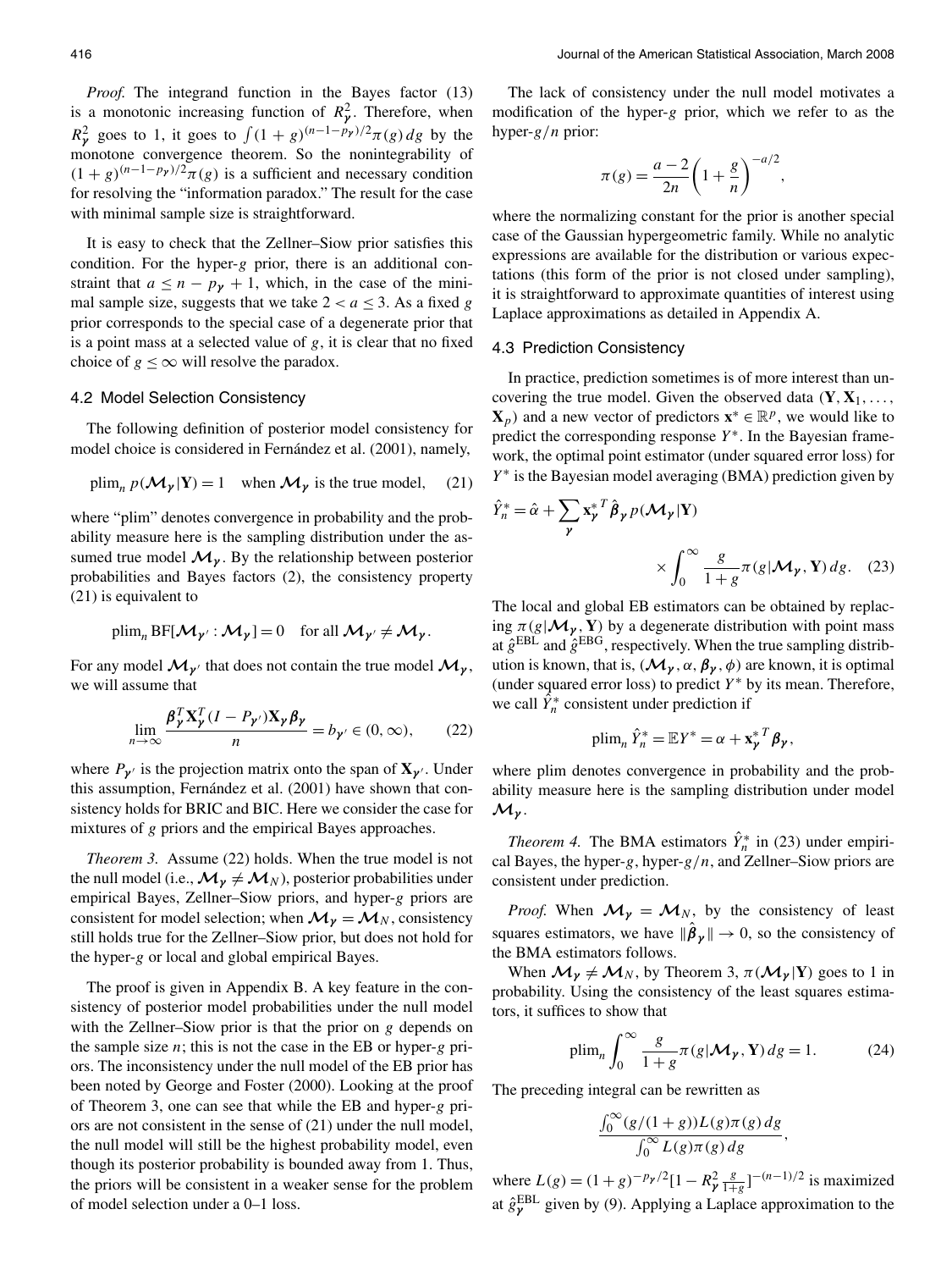denominator and numerator of the preceding ratio along the lines of (B.7), we have

$$
\int_0^\infty \frac{g}{1+g} \pi(g|\mathcal{M}_\gamma, \mathbf{Y}) \, dg = \frac{\hat{g}_\gamma^{\text{EBL}}}{1+\hat{g}_\gamma^{\text{EBL}}} \bigg(1+O\bigg(\frac{1}{n}\bigg)\bigg).
$$

It is clear that  $\hat{g}_{\gamma}^{\text{EBL}}$  goes to  $\infty$  in probability under  $\mathcal{M}_{\gamma}$ , and, hence, we can conclude that the limit in  $(24)$  is equal to 1, as we desired. The consistency of the local empirical Bayes procedures is a direct consequence. Because  $\hat{g}^{EBG}$  is of the same order as  $\hat{g}^{EBL}$ , the consistency of the global empirical Bayes follows.

We have shown that Zellner–Siow and hyper-*g/n* priors are consistent for model selection under a 0–1 loss for any assumed true model. Additionally, the hyper-*g* priors and EB procedures are also consistent for model selection for all models except the null model. However, all of the mixture of *g* priors and EB procedures are consistent for prediction under squared error loss. Because the asymptotic results do not provide any discrimination among the different methods, we conducted a simulation study to compare mixture of *g* priors with empirical Bayes and other default model selection procedures.

# 5. SIMULATION STUDY

We generated data for the simulation study as  $Y = 1_n \alpha +$  $X\beta$  +  $\epsilon$ , with  $\epsilon$  ∼ N(0*,***I**<sub>*n*</sub>/ $\phi$ )*,*  $\phi$  = 1*, α* = 2*,* and sample size  $n = 100$ . Following Cui and George (2007), we set  $X^T X = I_p$ but took  $p = 15$  so that all models may be enumerated, thus avoiding extra Monte Carlo variation due to stochastic search of the model space. For a model of size  $p_{\gamma}$ , we generated  $\beta_{\gamma}$  as  $N(0, g/\phi I_{p_y})$  and set the remaining components of  $\beta$  to 0. We used  $g = 5$ , 25 as in Cui and George (2007), representing weak and strong signal-to-noise ratios.

We used squared error loss

$$
MSE(m) = ||\mathbf{X}\boldsymbol{\beta} - \mathbf{X}\hat{\boldsymbol{\beta}}^{(m)}||^2,
$$

where  $\hat{\beta}^{(m)}$  is the estimator of  $\beta$  using method *m*, which may entail both selection and shrinkage. We compared the 10 methods listed in Table 1. Among them, the theoretical mean squared errors (MSEs) for the oracle and full methods are known to be  $p_{\gamma}$  + 1 and  $p$  + 1, respectively. For each Bayesian method, we considered the following criteria for model choice: selection of the highest posterior probability model (HPM), selection of

Table 1. Description of the 10 methods used in the simulation study and examples

| Oracle      | Ordinary least squares using the true model                                                       |
|-------------|---------------------------------------------------------------------------------------------------|
| Full        | Ordinary least squares under the full model                                                       |
| <b>BIC</b>  | Bayesian information criterion                                                                    |
| AIC         | Akaike information criterion                                                                      |
| <b>BRIC</b> | g prior with $g = max(n, p^2)$                                                                    |
| $EB-L$      | Local EB estimate of $g$ in $g$ prior                                                             |
| $EB-G$      | Global EB estimate of $g$ in $g$ prior                                                            |
|             | ZS-N Base model in Bayes factor taken as the null model;                                          |
|             | Cauchy prior for $\beta_{\gamma}$ and uniform prior on $(\alpha, \log(\phi))$                     |
| $ZS-F$      | Base model in Bayes factor taken as the full model;                                               |
|             | Cauchy prior for $\beta_{(-\gamma)}$ and uniform prior for $(\beta_{\gamma}, \alpha, \log(\phi))$ |
| HG3         | Hyper-g prior with $a = 3$                                                                        |

the median probability model (MPM), which is defined as the model where a variable is included if the marginal inclusion probability  $p(\beta_j \neq 0|\mathbf{Y}) > 1/2$  (Barbieri and Berger 2004), and Bayesian model averaging (BMA). In both HPM and MPM, the point estimate is the posterior mean of  $\beta_{\gamma}$  under the selected model. For BIC, the log marginal for model  $\mathcal{M}_{\gamma}$  is defined as

$$
\log p(\mathbf{Y}|\mathcal{M}_{\gamma}) \equiv -\frac{1}{2} \{ n \log(\hat{\sigma}_{\gamma}^{2}) + p_{\gamma} \log(n) \},\qquad(25)
$$

where  $\hat{\sigma}_{\gamma}^2 = \text{RSS}_{\gamma}/n$  is the maximum likelihood estimator (MLE) of  $\sigma^2$  under model  $\mathcal{M}_{\gamma}$ . These marginals are used for calculating posterior model probabilities for determining HPM and MPM and for calculating quantities under model averaging. For AIC, the penalty for model complexity in the log marginal is taken as  $2p_\gamma$  rather than  $p_\gamma \log(n)$  as in (25) for BIC. For both AIC and BIC, the point estimate of  $\beta_{\gamma}$  is the ordinary least squares (OLS) estimate under model *Mγ* . Uniform prior probabilities on models were used throughout.

For each value of *g* and  $p_{\gamma} = 0, 1, \dots, 15$ , we generated **Y** and calculated the MSE under each method. For each combination of method, *g* and true model size  $p<sub>y</sub>$ , this was replicated 1,000 times, and the average MSE was reported.

Average MSE results from the simulation study are shown in Figure 1. For  $p_{\gamma} > 0$ , MSE results for the two EB procedures, the Zellner–Siow (ZS) null-based approach, and the hyper-*g* priors are virtually identical, outperforming other default specifications for a wide range of model sizes (to simplify the figure, only the hyper-*g* with  $a = 3$  is pictured as the other hyper-*g* results are indistinguishable from it). While the ZS full-based procedure performs better than the other fully Bayes procedures when the full model generates the data, overall it is intermediate between AIC and BIC. Differences between the fully Bayes and other procedures are most striking under the null model. Despite the theoretical asymptotic inconsistency of the global EB procedure for model selection, it is the best overall under the null model. This may be partly explained by the fact that the estimate of *g* "borrows" strength from all models and is more likely to estimate *g* as 0 when the null is true. However, with model averaging, we see that the local EB and the hyper-*g* prior do almost as well as the global EB procedure.

Interestingly, we found that all of the fully Bayes mixture *g* priors do as well as the global EB with model selection, except under the null model, whereas Cui and George (2007) found that the global EB outperformed fully Bayes procedures (under the assumption of known *φ*). We have used a uniform prior on the model space (for both the EB and the fully Bayes procedures), whereas Cui and George (2007) placed independent  $Bernoulli(\omega)$  priors on variable inclusion and compared EB estimates of *ω* with fully Bayes procedures that place a uniform prior on *ω*. While we have not addressed prior distributions over models, this is an important aspect and may explain some of the difference in findings. Additionally, the simulations in Cui and George (2007) are for the  $p = n$  case. Although we show that fully Bayes procedures are consistent as  $n \to \infty$  for fixed p, additional study of their theoretical properties is necessary for the situation when  $p$  is close to the sample size.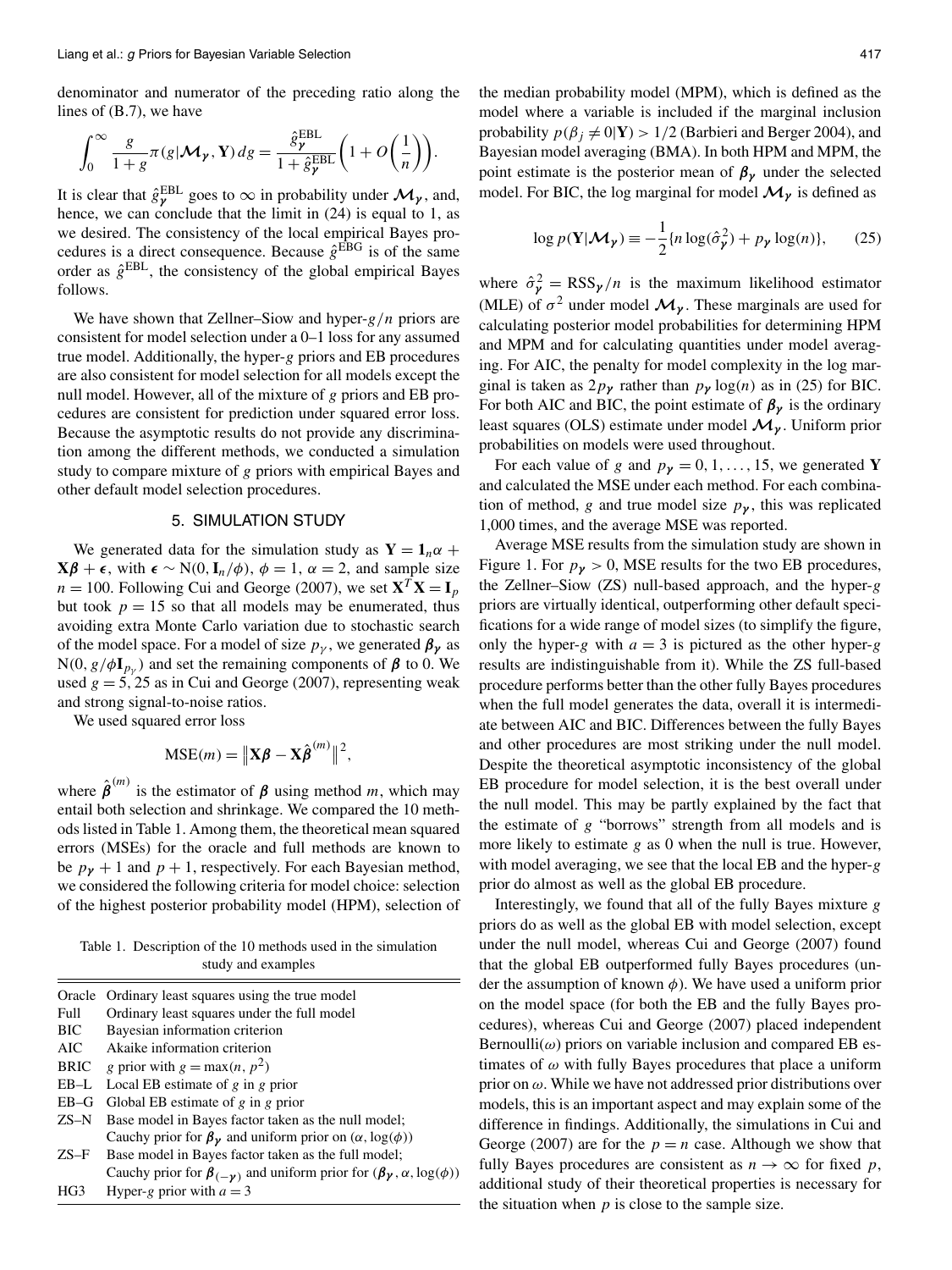

Figure 1. Average MSE from 1,000 simulations for each method with  $p = 15$  and  $n = 100$  using the oracle (-), AIC ( $\blacktriangle$ ), BIC ( $\blacktriangleright$ ), BRIC ( $\blacktriangleright$ ), EB-local  $(\square)$ , EB-global  $(\circ)$ , hyper-*g* with  $a = 3 (+)$ , Zellner–Siow null  $(\times)$ , Zellner–Siow full  $(\circ)$ , and full model  $(-)$ .

# 6. EXAMPLES WITH REAL DATA

In this section we explore the small-sample properties of the two mixture *g* priors on real datasets and contrast our results using other model selection procedures such as AIC, BIC, the benchmark prior (BRIC), EB-local, and EB-global.

# 6.1 Crime Data

Raftery et al. (1997) used the crime data of Vandaele (1978) as an illustration of Bayesian model averaging in linear regression. The cross-sectional data comprise aggregate measures of the crime rate for 47 states and include 15 explanatory vari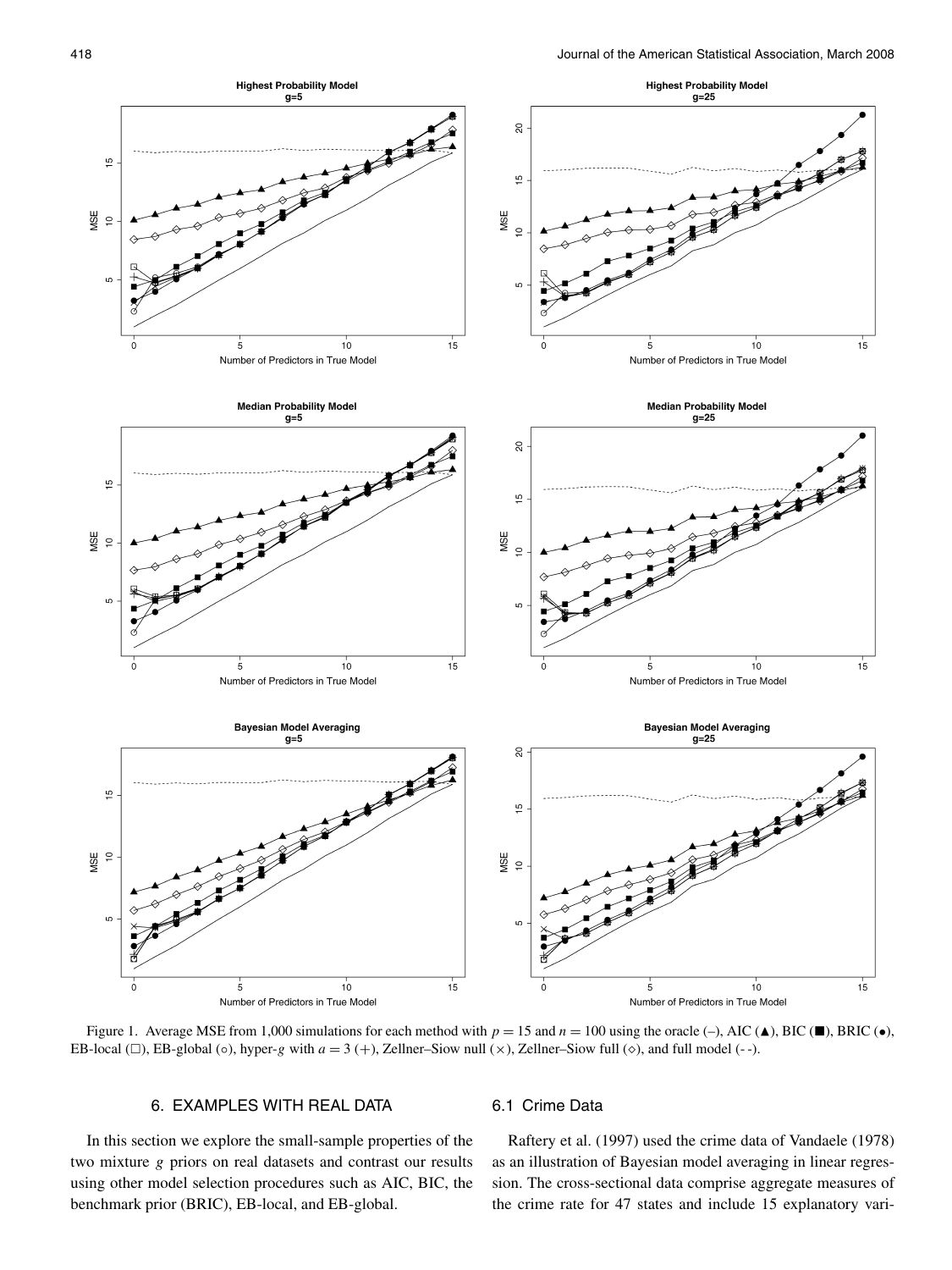ables, leading to  $2^{15} = 36,768$  potential regression models. The prior distributions used by Raftery et al. (1997) are in the conjugate Normal–Inv-Gamma family, but their use requires specification of several hyperparameters. Fernández et al. (2001) revisited the crime data using *g* priors and explored the choice of *g* on model choice. Using the benchmark prior, which is a compromise between BIC and RIC ( $g = max\{n, p^2\} = 15^2$ ), Fernández et al. (2001) came to roughly the same conclusions regarding model choice and variable importance as Raftery et al. (1997). We continue along these lines by investigating how the mixture *g* priors affect variable importance. As in the earlier analyses of these data, all variables, except the indicator variable, have been log-transformed. The data are available in the R library MASS under UScrime, and all calculations have been done with the R package BAS available from *http://www.stat.duke.edu/*∼*clyde/BAS*.

Table 2 illustrates the effect of 10 prior choices on the marginal inclusion probabilities and the median probability model. BRIC is equivalent to the benchmark prior of Fernández et al. (2001) and in this case corresponds to RIC ( $g = 15<sup>2</sup>$ ). [Our results may differ slightly from those of Fernández et al. 2001, who used Markov chain Monte Carlo (MCMC) to sample highprobability models and estimate quantities based on ergodic averages, while we enumerate the model space and calculate all quantities analytically.] BRIC leads to the most parsimonious model and is more conservative than BIC ( $g \approx 47$ ) or any of the other approaches in terms of variable inclusion with marginal inclusion probabilities shrunk toward 0. In contrast to the predetermined values of *g* in BRIC, the global EB estimate of *g* is 19.5 ( $SE = 11.2$ ), while the local EB for *g* under the highest probability model is  $24.3$  ( $SE = 13.6$ ), dramatically lower than *g* under BRIC. The fully Bayesian mixture *g* priors HG3, HG4, and ZS-null all lead to very similar marginal inclusion probabilities as the data-based adaptive empirical Bayes approaches EBglobal and EB-local. These all lead to the same median probability model. As is often the case, here the marginal inclusion probabilities under AIC are larger, leading to the inclusion of two additional variables in the AIC median probability model compared to the median probability model under the mixture *g* priors and the EB priors.

#### 6.2 Ozone

Our last example uses the ground-level ozone data analyzed by Breiman and Friedman (1985) and, more recently, by Miller (2001) and Casella and Moreno (2006). The dataset consists of daily measurements of the maximum ozone concentration near Los Angeles and eight meteorological variables (a description of the variables is given in App. C). Following Miller (2001) and Casella and Moreno (2006), we examine regression models using the eight meteorological variables, plus interactions and squares, leading to 44 possible predictors. Enumeration of all possible models is not feasible, so instead we use stochastic search to identify the highest probability models using the R package BAS. We compared the different procedures on the basis of out-of-sample predictive accuracy by taking a random split (50/50) of the data and reserving half for calculating the average prediction error (root mean squared error; RMSE) under each method, where

RMSE(
$$
\mathbf{M}
$$
) =  $\sqrt{\frac{\sum_{i \in V} (Y_i - \hat{Y}_i)^2}{n_V}}$ 

*,*

*V* is the validation set,  $n_V$  is the number of observations in the validation set ( $n_V = 165$ ), and  $\hat{Y}_i$  is the predicted mean for *Yi* under the highest probability model. From Table 3, the two EB procedures, BIC, and HG ( $\alpha = 4$ ) all identify the same model. The ZS procedure with the full-based Bayes factors and AIC lead to selection of the most complex models with 11 and 18 variables, respectively. While the hyper-*g* prior with  $\alpha = 3$ has the smallest RMSE, overall the differences in RMSE are not enough to suggest that any method dominates the others in terms of prediction. Based on their theoretical properties, we continue to recommend the mixtures of *g* priors, such as the hyper-*g* prior with  $\alpha = 3$ .

### 7. DISCUSSION

In this article we have shown how mixtures of *g* priors may resolve several consistency issues that arise with fixed *g* priors, while still providing computational tractability. Both real and simulated examples have demonstrated that the mixture *g*

Table 2. Marginal inclusion probabilities for each variable under 10 prior scenarios

|             | <b>BRIC</b> | $HG-n$ | HG <sub>3</sub> | HG4 | EB-L | $EB-G$ | ZS-N | $ZS-F$ | <b>BIC</b> | <b>AIC</b> |
|-------------|-------------|--------|-----------------|-----|------|--------|------|--------|------------|------------|
| log(AGE)    | .75         | .85    | .84             | .84 | .85  | .86    | .85  | .88    | .91        | .98        |
| S           | .15         | .27    | .29             | .31 | .29  | .29    | .27  | .36    | .23        | .36        |
| log(Ed)     | .95         | .97    | .97             | .96 | .97  | .97    | .97  | .97    | .99        | 1.00       |
| log(Ex0)    | .66         | .66    | .66             | .66 | .67  | .67    | .67  | .68    | .69        | .74        |
| log(Ex1)    | .39         | .45    | .47             | .47 | .46  | .46    | .45  | .50    | .40        | .47        |
| log(LF)     | .08         | .20    | .23             | .24 | .22  | .21    | .20  | .30    | .16        | .34        |
| log(M)      | .09         | .20    | .23             | .24 | .22  | .22    | .20  | .30    | .17        | .39        |
| log(N)      | .23         | .37    | .39             | .39 | .39  | .38    | .37  | .46    | .36        | .57        |
| log(NW)     | .51         | .69    | .69             | .68 | .70  | .70    | .69  | .75    | .78        | .92        |
| log(U1)     | .11         | .25    | .27             | .28 | .27  | .27    | .25  | .35    | .23        | .41        |
| log(U2)     | .45         | .61    | .61             | .61 | .62  | .62    | .61  | .68    | .70        | .86        |
| log(W)      | .18         | .35    | .38             | .39 | .38  | .38    | .36  | .47    | .36        | .64        |
| log(X)      | .99         | 1.00   | .99             | .99 | 1.00 | 1.00   | 1.00 | .99    | 1.00       | 1.00       |
| log(prison) | .78         | .89    | .89             | .89 | .90  | .90    | .90  | .92    | .95        | .99        |
| log(time)   | .19         | .37    | .38             | .39 | .39  | .38    | .37  | .47    | .41        | .65        |

NOTE: The median probability model includes variables where the marginal inclusion probability is greater than or equal to 1*/*2.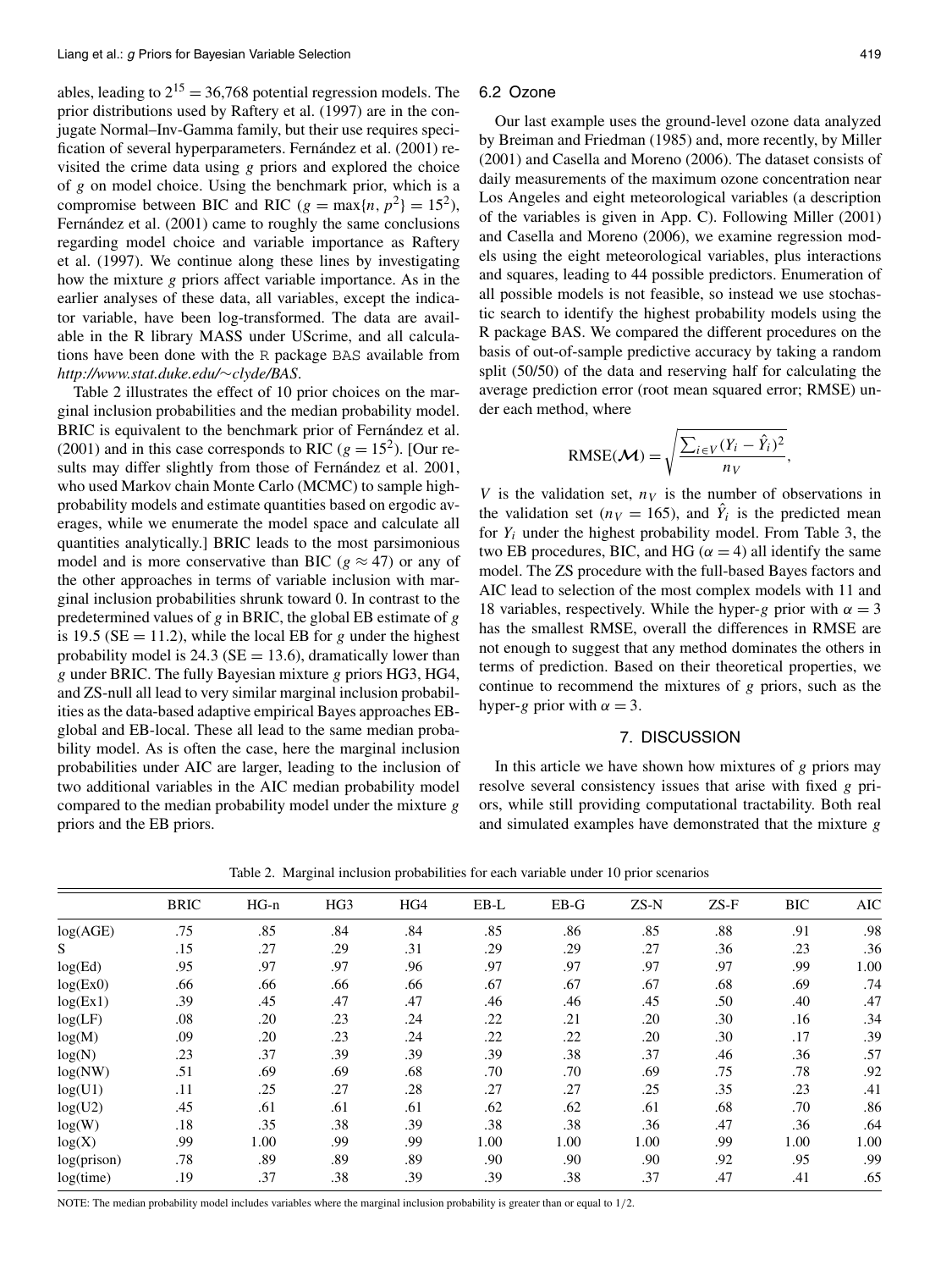Table 3. Out-of-sample prediction errors for the ozone data with the highest probability model using linear, quadratic, and interactions of the eight meteorological variables under each of the priors

| Prior      | $\mathcal{M}^*$                                              | $R^2$ |    | $RMSE(\mathcal{M}^*)$ |
|------------|--------------------------------------------------------------|-------|----|-----------------------|
| HG3        | hum, ibh, dpg, ibt,                                          | .762  | 7  | 4.4                   |
|            | ibh.dpg, hum.ibt, ibh.ibt                                    |       |    |                       |
| HG4        | ibh, dpg, ibt, dpg <sup>2</sup> , ibt <sup>2</sup> , hum.ibh | .757  | 6  | 4.5                   |
| $HG-n$     | ibh, dpg, ibt, dpg <sup>2</sup> , ibt <sup>2</sup> , hum.ibh | .757  | 6  | 4.5                   |
| $ZS-N$     | ibh, dpg, ibt, dpg <sup>2</sup> , ibt <sup>2</sup> , hum.ibh | .757  | 6  | 4.5                   |
| $ZS-F$     | hum, ibh, dpg, ibt, hum <sup>2</sup> , ibt <sup>2</sup> ,    | .780  | 11 | 4.4                   |
|            | vh.temp, vh.ibh, temp.dpg,                                   |       |    |                       |
|            | ibh.dpg, hum.ibt                                             |       |    |                       |
| AIC        | hum, ibh, dpg, ibt, hum <sup>2</sup> , ibt <sup>2</sup> ,    | .798  | 18 | 4.6                   |
|            | vh.wind, vh.ibh, wind.ibh, vh.dgp,                           |       |    |                       |
|            | ibh.dpg, vh.ibt, wind.ibt,                                   |       |    |                       |
|            | humid.ibt, wind.vis, dpg.vis                                 |       |    |                       |
| <b>BIC</b> | ibh, dpg, ibt, dpg <sup>2</sup> , ibt <sup>2</sup> , hum.ibh | .757  | 6  | 4.5                   |
| BRIC       | dpg, ibt, hum.ibt                                            | .715  | 3  | 4.6                   |
| $EB-L$     | ibh, dpg, ibt, dpg <sup>2</sup> , ibt <sup>2</sup> , hum.ibh | .757  | 6  | 4.5                   |
| $EB-G$     | ibh, dpg, ibt, dpg <sup>2</sup> , ibt <sup>2</sup> , hum.ibh | .757  | 6  | 4.5                   |

NOTE: RMSE is the square root of the mean of the squared prediction errors on the validation set using predictions from the highest probability model.

priors perform as well as or better than other default choices. Because the global EB procedure must be approximated when the model space is too large to enumerate, the mixture *g* priors such as the Zellner–Siow Cauchy prior or the hyper-*g* priors provide excellent alternatives in terms of adaptivity and shrinkage properties and robustness to misspecification of *g*, and still permit fast marginal likelihood calculations, a necessary feature for exploring high-dimensional model spaces.

Priors on the model space are also critical in model selection and deserve more attention. Many Bayesian variable selection implementations place independent Bernoulli(*ω*) priors on variable inclusion. Setting  $\omega = 1/2$  corresponds to a uniform prior on the model space, which we have used throughout. Alternatively, one may specify a hierarchical model over the model space by placing a prior on *ω* and take a fully Bayesian or EB approach. For example, Cui and George (2007) use a uniform prior on  $\omega$ , which induces a uniform prior over the model size and, therefore, favors models with small or large sizes, and contrast this to EB estimates of *ω*. Other types of priors include dilution priors (George 1999), which "dilute" probabilities across neighborhood of similar models, and priors that correct the socalled "selection effect" in choice among many models (Jeffreys 1961; Zellner and Min 1997).

While we have assumed that  $X_{\gamma}$  is full rank, the *g*-prior formulation may be extended to the non-full-rank setting such as in analysis of variance (ANOVA) models by replacing the inverse of  $X^T_{\gamma} X_{\gamma}$  in the *g* prior with a generalized inverse and  $p_{\gamma}$ by the rank of the projection matrix. Because marginal likelihood calculations depend only on properties of the projection on the space spanned by  $X_{\gamma}$  (which is unique), results will not depend on the choice of generalized inverse. For the hyper-*g* priors, the rank  $p_\gamma$  must be less than  $(n-3-a)$  in order for the Gaussian hypergeometric function to be finite and posterior distributions to be proper. For the Zellner–Siow priors, we require  $p<sub>y</sub> < n-2$ . For the  $p > n$  setting, proper posterior distributions can be ensured by placing zero prior probability on models of rank greater than or equal to  $(n-3-a)$  or  $(n-2)$ for the hyper-*g* and Zellner–Siow priors, respectively. In the small-*n* setting, this is not an unreasonable restriction.

For the large-*p*, small-*n* setting, independent priors on regression coefficients have become popular for inducing shrinkage (Wolfe, Godsill, and Ng 2004; Johnstone and Silverman 2005). Many of these priors are represented as scale mixtures of normals and, therefore, may be thought of as scale mixtures of independent *g* priors. In conjunction with point masses at 0, these independent *g* priors also induce sparsity without restricting a priori the number of variables in the model; however, the induced prior distribution of the mean is no longer invariant to the choice of basis for a given model. Furthermore, closedform solutions for marginal likelihoods are no longer available and Monte Carlo methods must be used to explore both model spaces and parameter spaces. While beyond the scope of this article, an unresolved and interesting issue is the recommendation of multivariate versus independent mixtures of *g* priors.

# APPENDIX A: LAPLACE APPROXIMATIONS TO BAYES FACTORS

Here, we provide details of Laplace approximations to the integral (13) and to posterior expectations of  $g/(1+g)$  under the Zellner–Siow and hyper-*g* priors.

For integrals of the form  $\int_{\Theta} \exp(h(\theta)) d\theta$ , we make repeated use of the fully exponential Laplace approximation (Tierney and Kadane 1986), based on expanding a smooth unimodal function *h(θ)* in a Taylor series expansion about  $\hat{\theta}$ , the mode of *h*. The Laplace approximation leads to an  $O(n^{-1})$  approximation to the integral,

$$
\int_{\Theta} \exp(h(\theta)) d\theta \approx \sqrt{2\pi} \hat{\sigma}_h h(\hat{\theta}), \tag{A.1}
$$

where

$$
\hat{\sigma}_h = \left[ \frac{-d^2 h(\theta)}{d\theta^2} \bigg|_{\theta = \hat{\theta}} \right]^{-1/2}.
$$
\n(A.2)

Write  $L(g) = (1+g)^{(n-p_{\gamma}-1)/2}[1+(1-R_{\gamma}^2)g]^{-(n-1)/2}$  for the (marginal) likelihood of *g*. For positive functions  $f(g)$ , let  $h_1(g)$  =  $\log(f(g)) + \log(L(g)) + \log(\pi(g))$ . Define also  $h_2(g) = \log(L(g)) +$  $log(\pi(g))$ . The expected value of  $f(g)$  is obtained as the ratio of two Laplace approximations:

$$
\mathbb{E}(f(g)|\mathcal{M}_{\gamma}, \mathbf{Y}) = \frac{\int_0^{\infty} \exp(h_1(g)) dg}{\int_0^{\infty} \exp(h_2(g)) dg} \approx \frac{\hat{\sigma}_{h_1}}{\hat{\sigma}_{h_2}} \frac{\exp(h_1(\hat{g}_1))}{\exp(h_2(\hat{g}_2))},
$$

where  $\hat{g}_1$  and  $\hat{g}_2$  are the modes of  $h_1(g)$  and  $h_2(g)$ , respectively, and  $\hat{\sigma}_{h_1}$  and  $\hat{\sigma}_{h_2}$  are defined as in (A.2) using  $h_1(g)$  and  $h_2(g)$ —instead of  $h(\theta)$ —evaluated at their respective modes. The Laplace approximation to the integral in the denominator is exactly the required expression for the Bayes factor in (13). Using a Laplace approximation to estimate both the numerator and the denominator integrals leads to an  $O(n^{-2})$ approximation to  $\mathbb{E}(f(g)|\mathcal{M}_{\gamma}, \mathbf{Y})$  (Tierney and Kadane 1986).

### A.1 Laplace Approximations With Zellner–Siow Priors

For the Zellner–Siow prior, the univariate integral for the marginal likelihood in (13) and, more generally, for  $\mathbb{E}[g^a(1+g)^b||\mathbf{Y}, \mathcal{M}_\nu]$  is given by

$$
\int_0^\infty \exp(h(g)) \, dg \equiv \int_0^\infty (1+g)^{(n-p_y-1+2b)/2} \times [1+(1-R_y^2)g]^{-(n-1)/2} g^{a-3/2} e^{-n/(2g)} \, dg,
$$

where the marginal likelihood corresponds to  $a = b = 0$  and the numerator of the expected value of the shrinkage factor corresponds to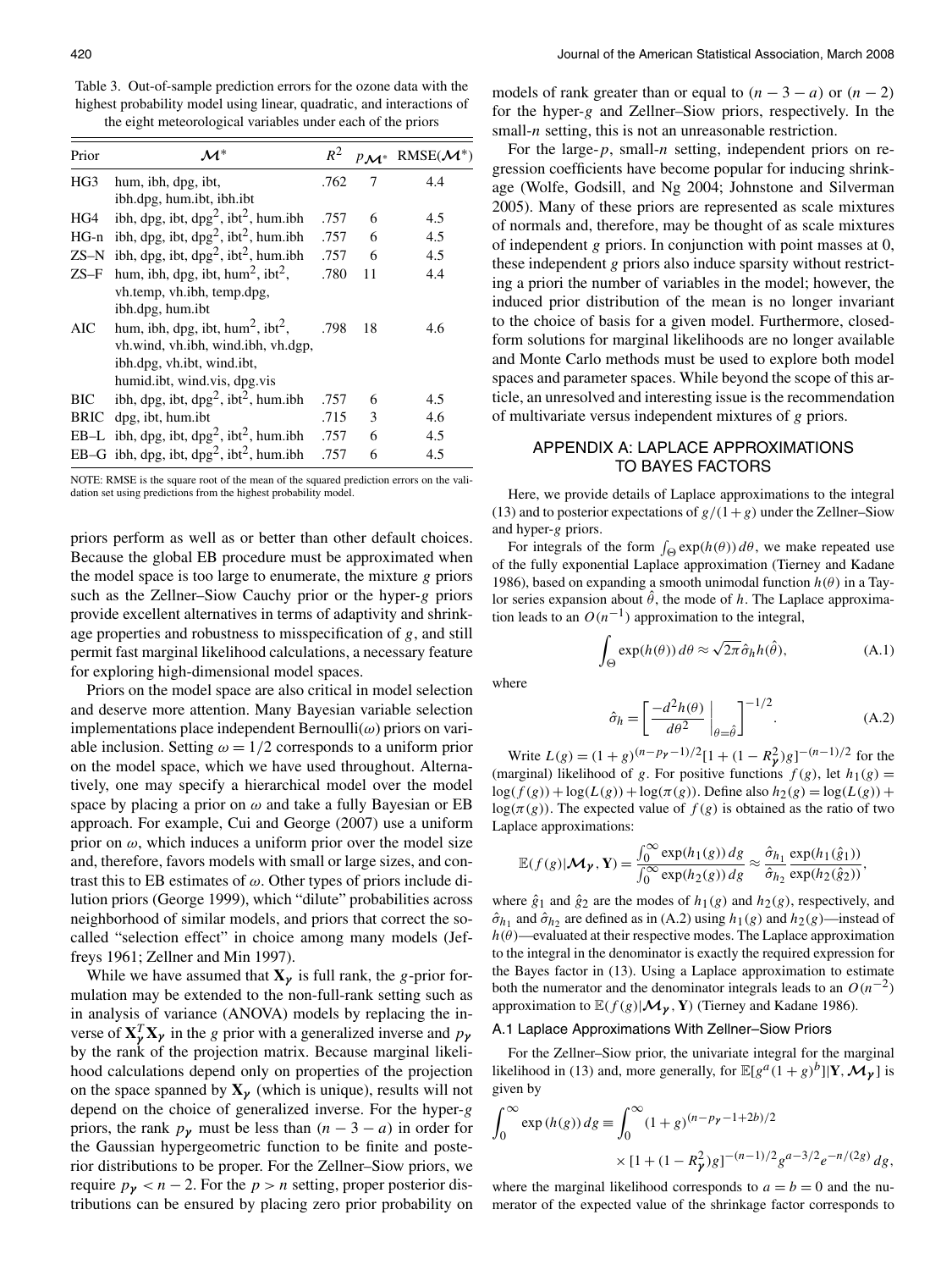setting  $a = 1, b = -1$ . The mode,  $\hat{g}_h$ , is provided by the solution to the cubic equation

$$
-(1 - R_{\gamma}^{2})(p_{\gamma} + 3 - 2(a - b))g^{3}
$$
  
+ 
$$
[n - p_{\gamma} + 2b - 4 + 2(a + b - (1 - a)(1 - R_{\gamma}^{2}))]g^{2}
$$
  
+ 
$$
[n(2 - R_{\gamma}^{2}) + 2a - 3]g + n = 0,
$$
 (A.3)

with second derivative

$$
\frac{d^2h(g)}{dg^2} = \frac{1}{2} \bigg[ \frac{(n-1)(1-R_y^2)}{(1+g(1-R_y^2))^2} - \frac{n-p_y-1}{(1+g)^2} + \frac{3-2a}{g^2} - \frac{2n}{g^3} \bigg].
$$

We next show that there is a unique, positive mode for  $h(g)$  in the interior of the parameter space. In general, there are three (possibly complex) roots, available in closed form, for the solution to (A.3) (see Abramowitz and Stegun 1970, p. 17). For the marginal likelihood (*a* =  $b = 0$ ) and numerator of the expected value of the shrinkage factor  $(a=1, b=-1)$ , it is clear that

$$
\lim_{g \to 0} \frac{dh(g)}{dg} > 0 \quad \text{and} \quad \lim_{g \to \infty} \frac{dh(g)}{dg} < 0,
$$

and because  $h(g)$  is continuous in  $\mathbb{R}^+$ , there exists at least one positive (real) solution in the interior of the parameter space. The following argument shows that there exists only one positive solution: If (A.3) has more than one real solution, then all three solutions are real. From (A.3), we know that the product of the three solutions is equal to  $n/[(1 - R^2)/(p^2 + 3) - 2(a - b)]$ , which is positive for the functions of interest. Because we already know that one of the solutions is positive, the other two have to be both negative or both positive. However, the latter cannot occur because (A.3) implies that the summation of all pair products of the three solutions is negative.

### A.2 Laplace Approximations With Hyper-g Priors

For the hyper-*g* prior, the integrand function  $exp(h_1(g)) = L(g) \times$  $\pi(g)$  is maximized at *g* equal to

$$
\hat{g}_{\gamma} = \max\bigg(\frac{R_{\gamma}^2/(p_{\gamma} + a)}{(1 - R_{\gamma}^2)/(n - 1 - p_{\gamma} - a)} - 1, 0\bigg).
$$

For  $a = 0$ , this is equivalent to the local EB estimate of  $g$ . While this provides excellent agreement for large *n* and  $R_{\gamma}^2$  near 1, when  $\hat{g}_{\gamma} = 0$ the usual large-sample Laplace approximation to the integral is not valid because the maximizer is a boundary point.

There are several alternatives to the standard Laplace approximation. One approach when the mode is on the boundary is to use a Laplace approximation over the expanded parameter space as in Pauler, Wakefield, and Kass (1999). The likelihood function, *L(g)*, is well defined over an extended parameter space  $g \ge -1$  with maximizer of the function  $h_2(g)$  over the expanded support given by  $\hat{g}_{\gamma} = R_{\gamma}^{2}/(p_{\gamma} + a)/(1 - R_{\gamma}^{2})/(n - 1 - p_{\gamma} - a) - 1$ . However, this gives worse behavior than the original approximation when  $R^2$  is small, that is, when  $\hat{g}_{\gamma} = 0$ .

To avoid problems with the boundary, we instead apply the Laplace approximation after a change of variables to  $\tau = \log g$  in approximating all the integrals related with hyper-*g* priors, including the Bayes factor (17), the posterior expectation of *g* in (18), and the posterior shrinkage factor (14). These integrals can all be expressed as in the following general form:

$$
\int_0^\infty g^{b-1} (1+g)^{(n-1-p_\gamma-a)/2} [1+(1-R_\gamma^2)g]^{-(n-1)/2} dg,
$$

where  $b$  is some constant; for example, the Bayes factor  $(17)$  corresponds to  $b = 1$ . With the transformation  $g = e^{\tau}$ , the preceding integral is equal to

$$
\int_{-\infty}^{\infty} e^{(b-1)\tau} (1+e^{\tau})^{(n-1-p_{\gamma}-a)/2} [1+(1-R_{\gamma}^{2})e^{\tau}]^{-(n-1)/2} e^{\tau} d\tau,
$$

<sup>∞</sup>

where the extra  $e^{\tau}$  comes from the Jacobian of the transformation of variables. Denote the logarithm of the integrand function by  $h(\tau)$ . Setting  $h'(\tau) = 0$  gives a quadratic equation in  $e^{\tau}$ :

$$
(2b - p_{\gamma} - a)(1 - R_{\gamma}^{2})e^{2\tau}
$$
  
+ 
$$
[4b - p_{\gamma} - a + R_{\gamma}^{2}(n - 1 - 2b)2b]e^{\tau} + 2b = 0.
$$

It is easy to check that only one of the roots is positive, which is given by

$$
e^{\hat{\tau}} = (([4b - p_{\gamma} - a + R_{\gamma}^{2}(n - 1 - ab)]^{2} - 8b(2b - p_{\gamma} - a)
$$

$$
\times (1 - R_{\gamma}^{2}))^{1/2} - [4b - p_{\gamma} - a + R_{\gamma}^{2}(n - 1 - ab)]
$$

$$
/(2(ab - p_{\gamma} - a)(1 - R_{\gamma}^{2})).
$$

The corresponding variance  $\hat{\sigma}_h^2$  in (A.2) is equal to

$$
\hat{\sigma}_h^2 = \frac{1}{-h''(\hat{\tau})} \Big|_{\tau = \hat{\tau}}
$$

$$
= \left[ -\frac{n - 1 - p\mathbf{y} - a}{2} \frac{e^{\tau}}{(1 + e^{\tau})^2} + \frac{n}{2} \frac{(1 - R_{\mathbf{y}}^2)e^{\tau}}{[1 + (1 - R_{\mathbf{y}}^2)e^{\tau}]^2} \right]^{-1} \Big|_{\tau = \hat{\tau}}
$$

*.*

#### A.3 Laplace Approximations With Hyper-g*/*<sup>n</sup> Priors

The integrals can be expressed in the following general form:

$$
\int_0^\infty g^{b-1} (1+g)^{(n-1-p_Y)/2}
$$
  
 
$$
\times [1+(1-R_Y^2)g]^{-(n-1)/2} \left(1+\frac{g}{n}\right)^{-a/2} dg,
$$

where  $b$  is some constant; for example, the Bayes factor  $(17)$  corresponds to  $b = 1$ . With the transformation  $g = e^{\tau}$ , the preceding integral is equal to

$$
\int_{-\infty}^{\infty} e^{b\tau} (1 + e^{\tau})^{(n-1-p_{\gamma})/2}
$$
  
 
$$
\times [1 + (1 - R_{\gamma}^{2})e^{\tau}]^{-(n-1)/2} \left(1 + \frac{e^{\tau}}{n}\right)^{-a/2} d\tau.
$$

Denote the logarithm of the integrand function by  $h(\tau)$ . Its derivative is equal to

$$
2\frac{dh(\tau)}{d\tau} = 2b + (n - 1 - p_{\gamma})\frac{e^{\tau}}{1 + e^{\tau}}
$$

$$
- (n - 1)\frac{(1 - R_{\gamma}^{2})e^{\tau}}{1 + (1 - R_{\gamma}^{2})e^{\tau}} - a\frac{e^{\tau}/n}{1 + e^{\tau}/n}.
$$

Setting  $h'(\tau) = 0$  gives a cubic equation in  $e^{\tau}$ :

$$
2bn + (2b - p_{\gamma} - a)(1 - R_{\gamma}^{2})e^{3\tau}
$$
  
+ {[(1 - R\_{\gamma}^{2})(p\_{\gamma} - ab) - R\_{\gamma}^{2}]n + R\_{\gamma}^{2} + p\_{\gamma}  
+ (2 - R\_{\gamma}^{2})(a - 2b)\}e^{2\tau}  
+ n[R\_{\gamma}^{2}(n - 1) - p\_{\gamma} - a/n + 2b(1/n + 2 - R\_{\gamma}^{2})]e^{\tau}.

The second derivative of *h* is given by

$$
2\frac{d^2h(\tau)}{d\tau^2} = -a\frac{ne^{\tau}}{(1+ne^{\tau})^2} - (n-1)\frac{(1-R_{\gamma}^2)e^{\tau}}{(1+(1-R_{\gamma}^2)e^{\tau})^2} + (n-p_{\gamma}-1)\frac{e^{\tau}}{(1+e^{\tau})^2}.
$$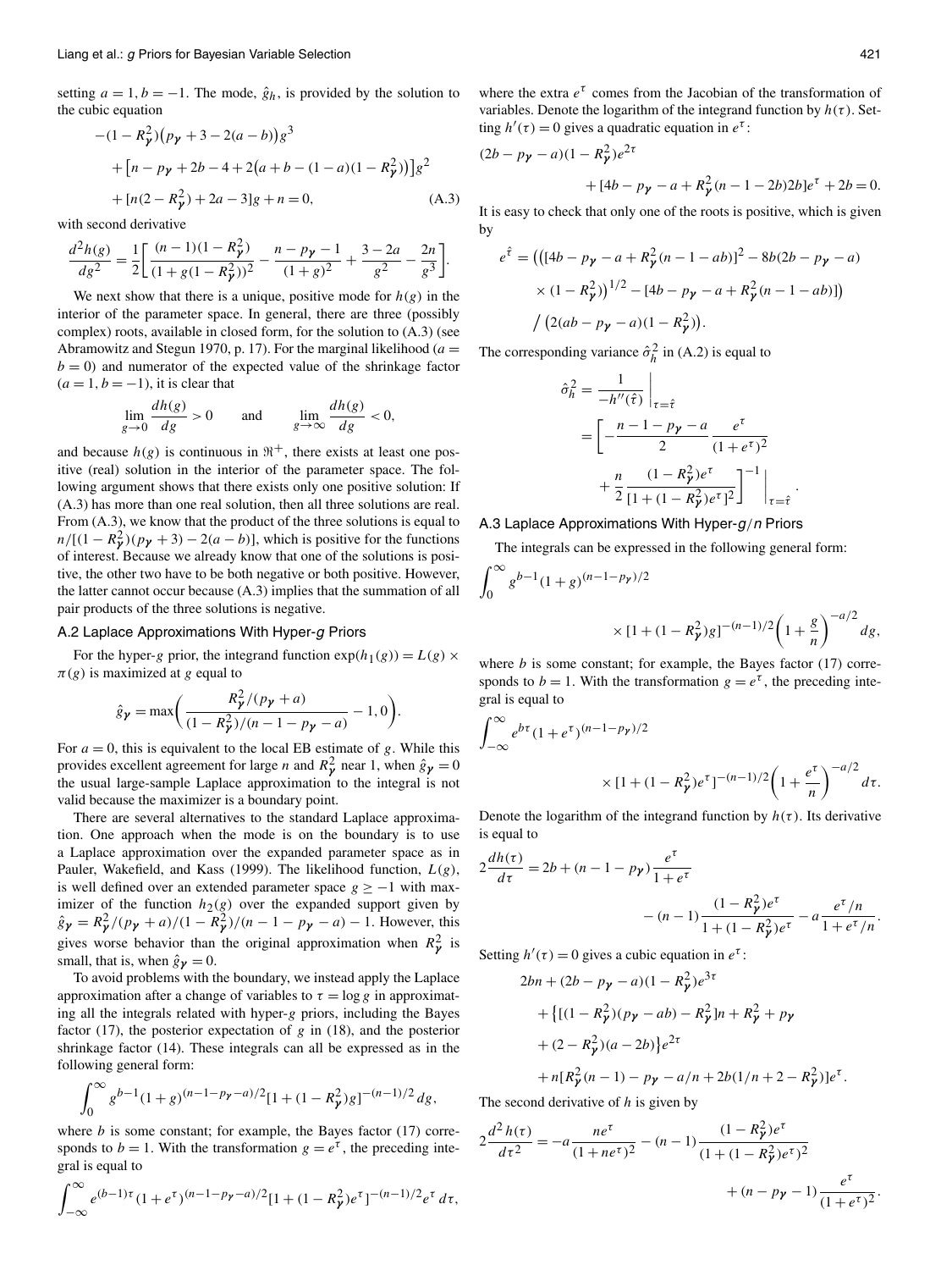## APPENDIX B: PROOF FOR THEOREM 3

We first cite some preliminary results from Fernández et al. (2001) without proof. Under the assumed true model  $\mathcal{M}_{\gamma}$ ,

1. If  $\mathcal{M}_{\gamma}$  is nested within or equal to a model  $\mathcal{M}_{\gamma'}$ , then

$$
\underset{n \to \infty}{\text{plim}} \frac{\text{RSS}_{\gamma'}}{n} = \frac{1}{\phi}.
$$
\n(B.1)

2. For any model  $\mathcal{M}_{\gamma'}$  that does not contain  $\mathcal{M}_{\gamma}$ , under assumption (22),

$$
\underset{n \to \infty}{\text{plim}} \frac{\text{RSS}_{\gamma'}}{n} = \frac{1}{\phi + b_{\gamma'}},
$$
\n(B.2)

where  $RSS_{\gamma} = (1 - R_{\gamma}^2) ||\mathbf{Y} - \bar{\mathbf{Y}}||^2$  is the residual sum of squares. Case 1:  $M<sub>γ</sub> ≠ M<sub>N</sub>$ 

We first show that the consistency result holds true for the local EB estimate. For any model  $M_{\gamma'}$  such that  $M_{\gamma'} \cap M_{\gamma} \neq \emptyset$ , because  $R_{\gamma}^2$  goes to some constant strictly between 0 and 1 in probability, we have

$$
\hat{g}_{\gamma'}^{\text{EBL}} = \left[ \frac{R_{\gamma'}^2 / p_{\gamma'}}{(1 - R_{\gamma'}^2)/(n - 1 - p_{\gamma'})} - 1 \right] (1 + o_P(1)) \tag{B.3}
$$

and

 $BF_{EBL}[M_{\gamma'} : M_N]$ 

$$
\sim \frac{1}{(1 - R_{\mathbf{y}'}^2)^{(n-1-p_{\mathbf{y}'})/2}} \frac{(n-1-p_{\mathbf{y}'})^{(n-1-p_{\mathbf{y}'})/2}}{(n-1)^{(n-1)/2}}, \quad \text{(B.4)}
$$

where the notation  $X_n \sim Y_n$  means that  $X_n/Y_n$  goes to some nonzero constant in probability. Therefore,

$$
\text{BFEBL}[\mathcal{M}_{\gamma'}; \mathcal{M}_{\gamma}] \sim \frac{1}{n^{(p_{\gamma'}-p_{\gamma})/2}} \left(\frac{\text{RSS}_{\gamma}/n}{\text{RSS}_{\gamma'}/n}\right)^{n/2}.
$$
 (B.5)

Consider the following three situations:

a.  $\mathcal{M}_{\gamma} \cap \mathcal{M}_{\gamma'} \neq \emptyset$  and  $\mathcal{M}_{\gamma} \nsubseteq \mathcal{M}_{\gamma'}$ . Applying (B.1) and (22), we have

$$
\text{plim}_{n\to\infty} \left(\frac{\text{RSS}_{\gamma}/n}{\text{RSS}_{\gamma}/n}\right)^{n/2} = \lim_{n\to\infty} \left(\frac{1/\phi}{1/\phi + b_{\gamma'}}\right)^{n/2}
$$

which converges to 0 (in probability) exponentially fast with respect to *n* since  $b_{\gamma}$  is a positive constant. Therefore, no matter what value  $p_{\gamma}$  –  $p_{\gamma}$  takes, the Bayes factor (B.5) goes to 0 (in probability).

b. *Mγ* ⊆*Mγ* . By the result in Fernández et al. (2001), *(*RSS*γ /*  $RSS_{\gamma'}$ <sup>*n*</sup>/<sup>2</sup> converges in distribution to  $exp(\chi^2_{p_{\gamma'}-p_{\gamma}}/2)$ . Combining this result with the fact that the first term goes to 0 (because  $p_{\gamma}$  >  $p_{\gamma}$ ), we have that the Bayes factor converges to 0.

c.  $M_{\gamma} \cap M_{\gamma'} = \emptyset$ . In this case we have  $nR_{\gamma'}^2$  converging in distribution to  $\chi^2_{p\gamma}/(1+\phi b_{\gamma})$ , where  $b_{\gamma}$  is defined in (B.2). Because

$$
BF_{EBL}[\mathcal{M}_{\gamma'} : \mathcal{M}_N] = \frac{(1+g)^{(n-1-p_{\gamma'})/2}}{[1 + (1 - R_{\gamma'}^2)g]^{(n-1)/2}}
$$
  
 
$$
\leq (1 - R_{\gamma'}^2)^{-(n-1)/2},
$$

we have  $BF_{EBL}[\mathcal{M}_{\gamma'} : \mathcal{M}_N] = O_P(1)$ . On the other hand, because  $R_{\gamma}^2$  goes to a constant strictly between 0 and 1, by (B.4) we have

$$
BF_{EBL}[\mathcal{M}_{\gamma}:\mathcal{M}_{N}] \sim (n-1)^{-p_{\gamma}/2} (1 - R_{\gamma}^{2})^{-n/2},
$$

where the second term goes to  $\infty$  exponentially fast. So the Bayes factor goes to 0 in probability.

Next, we show the consistency result for the global EB approach. Recall that

$$
e^{EBG} = \underset{g>0}{\arg \max} \sum_{\mathbf{y}'} p(\mathbf{M}_{\mathbf{y}'}) BF[\mathbf{M}_{\mathbf{y}'} : \mathbf{M}_N].
$$

Our result for the local EB estimate implies that maximizing the right side is equivalent to maximizing BF[ $\mathcal{M}_{\gamma}$  :  $\mathcal{M}_{N}$ ]. So  $\hat{g}^{EBG}$  will be of the same order as  $\hat{g}_{\gamma}^{\text{EBL}} = O_P(n)$ . Consequently, the global empirical Bayes approach is asymptotically equivalent to the unit information prior (BIC), and the consistency result follows.

Finally, we prove the consistency result for three mixtures of *g* priors: Zellner–Siow priors, hyper-*g* priors, and hyper-*g/n* priors. Recall that for a  $\pi$ (g)-mixture *g* prior,

$$
BF_{\pi}[\mathcal{M}_{\gamma'} : \mathcal{M}_N]
$$
  
= 
$$
\int L(g)\pi(g) dg
$$
  
= 
$$
\int \left(1 - R_{\gamma'}^2 \frac{g}{1 + g}\right)^{-(n-1)/2} \frac{\pi(g)}{(1 + g)^{p_{\gamma'}/2}} dg.
$$
 (B.6)

A variation on the Laplace approximation uses the MLE and the square root of the reciprocal of the observed Fisher information as opposed to the posterior mode and to  $(A.1)$ . The relative error is still  $O(1/n)$ (Kass and Raftery 1995). As such, we can write (B.6) as

 $BF_{\pi}[\mathcal{M}_{\nu'}, \mathcal{M}_{\nu'}]$ 

*g*ˆ

$$
= \frac{\pi(\hat{g}_{\gamma'}^{\text{EBL}})}{\pi(\hat{g}_{\gamma}^{\text{EBL}})} \frac{\tilde{\sigma}_{\gamma'}}{\tilde{\sigma}_{\gamma}} \text{BF}_{\text{EBL}}[\mathcal{M}_{\gamma'}, \mathcal{M}_{\gamma}]\left(1 + O\left(\frac{1}{n}\right)\right), \quad (B.7)
$$

where

*,*

$$
\tilde{\sigma}_{\pmb{\gamma}} = \left[ \frac{-d^2 L}{d g^2} \bigg|_{g = \hat{g}_{\pmb{\gamma}}^{\mathrm{EBL}}} \right]^{-1/2}
$$

is similar to (A.2). When  $\mathcal{M}_{\gamma'} \cap \mathcal{M}_{\gamma} \neq \emptyset$ ,  $R_{\gamma'}^2$  converges in probability to a constant strictly between 0 and 1, so we have that the first two terms are bounded in probability [because  $\tilde{\sigma}_{\gamma'} = O_P(n), \pi(\hat{g}_{\gamma'}^{\text{EBL}}) =$  $O_P(n^{-3/2})$  for the Zellner–Siow prior;  $\pi(\hat{g}_{\gamma}^{\text{EBL}}) = O_P(n^{-a/2})$  for the hyper-*g* prior; and  $\pi(\hat{g}_{\gamma}^{\text{EBL}}) = O_P(1)$  for the hyper-*g/n* prior]. In light of the consistency for the local empirical Bayes approach, we have established consistency in these circumstances in the mixture case.

When  $M_{\gamma} \cap M_{\gamma} = \emptyset$ , following the same reasoning used for the local EB estimate in this case, we have that  $nR_{\gamma}^2$  converges in distribution to  $\chi^2_{p_{\gamma'}}/(1 + \phi b_{\gamma})$ . Then, when *n* is large, we have

$$
BF_{\pi}[\mathcal{M}_{\gamma'} : \mathcal{M}_N] \le \exp(C \chi_{p_{\gamma'}}^2)(1+\epsilon) \int \frac{\pi(g)}{(1+g)^{p_{\gamma'}/2}} dg
$$
  

$$
\le 2 \exp(C \chi_{p_{\gamma'}}^2), \tag{B.8}
$$

where *C* is some constant. Therefore, it does not go to  $\infty$ . On the other hand, we have that  $BF_{\pi}[\mathcal{M}_{\gamma}:\mathcal{M}_{N}]$  goes to  $\infty$  using an approximation as in (B.7). Therefore,  $BF_{\pi}[\mathcal{M}_{\gamma'} : \mathcal{M}_{\gamma}] \rightarrow 0$ .

# Case 2:  $M<sub>γ</sub> = M<sub>N</sub>$

Both the local and the global empirical Bayes approaches are not consistent in this situation. For any nonnull model  $\mathcal{M}_{\gamma}$ , we have that  $R_{\gamma}^2$  goes to 0 and  $\hat{g}_{\gamma'} = \max(F_{p_{\gamma'},n-1-p_{\gamma'}} - 1, 0)$ , where  $F_{p_{\gamma'},n-1-p_{\gamma'}}$  denotes a random variable with an *F* distribution with degrees of freedom  $p_{\gamma}$  and  $n - 1 - p_{\gamma}$ . This *F*-distributed random variable converges in distribution to  $\chi^2_{p_{\gamma'}}/p_{\gamma}$ , and, hence,  $\hat{g}_{\gamma'} =$